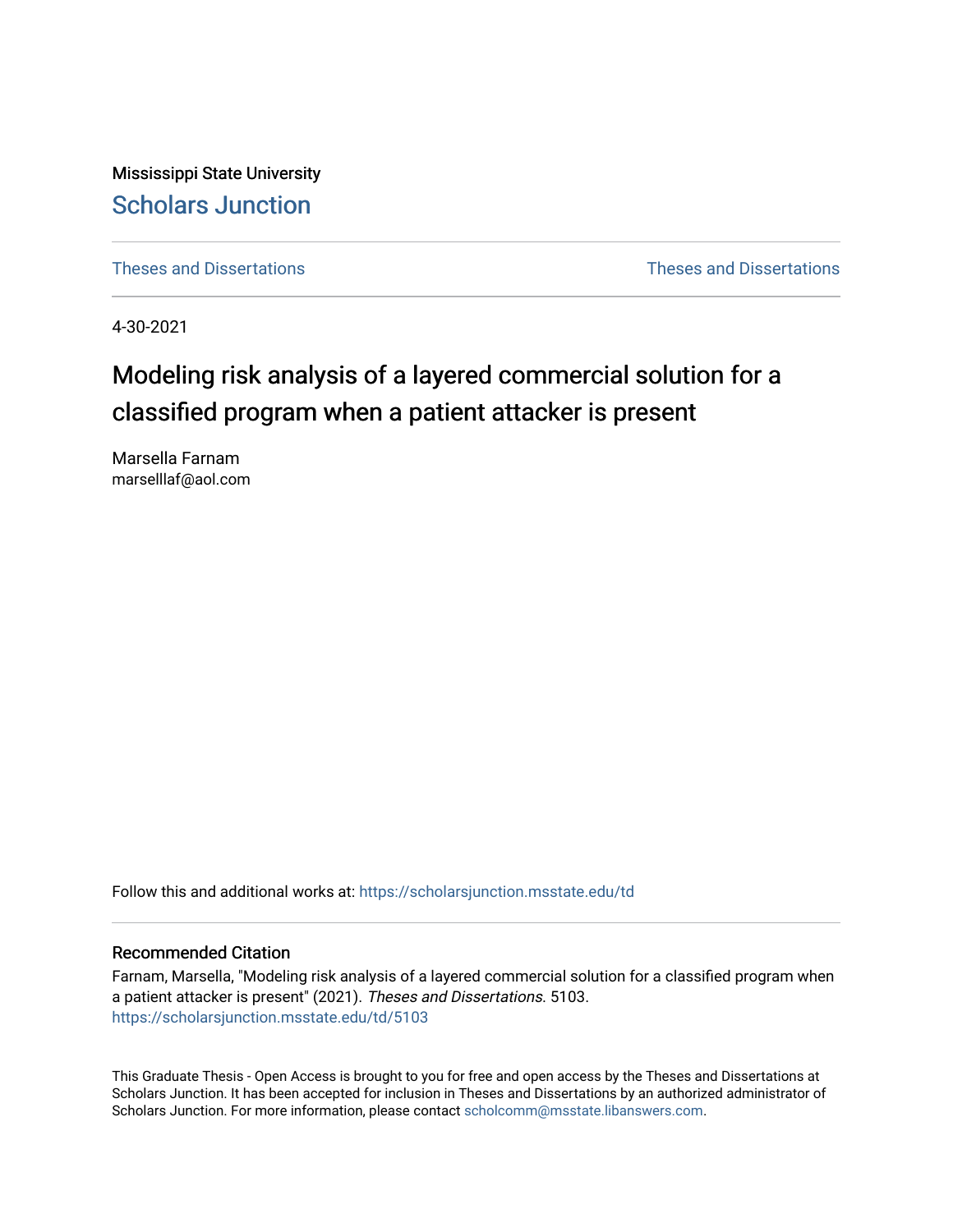Modeling risk analysis of a layered commercial solution for

a classified program when a patient attacker is present

By

Marsella R. Farnam

Approved by:

Brian Smith (Director of Thesis) Stanley F. Bullington Wenmeng Tian Linkan Bian (Graduate Coordinator) Jason M. Keith (Dean, Bagley College of Engineering)

### A Thesis

Submitted to the Faculty of Mississippi State University in Partial Fulfillment of the Requirements for the Degree of Master of Science in Industrial and Systems Engineering in the Bagley College of Engineering

Mississippi State, Mississippi

April 2021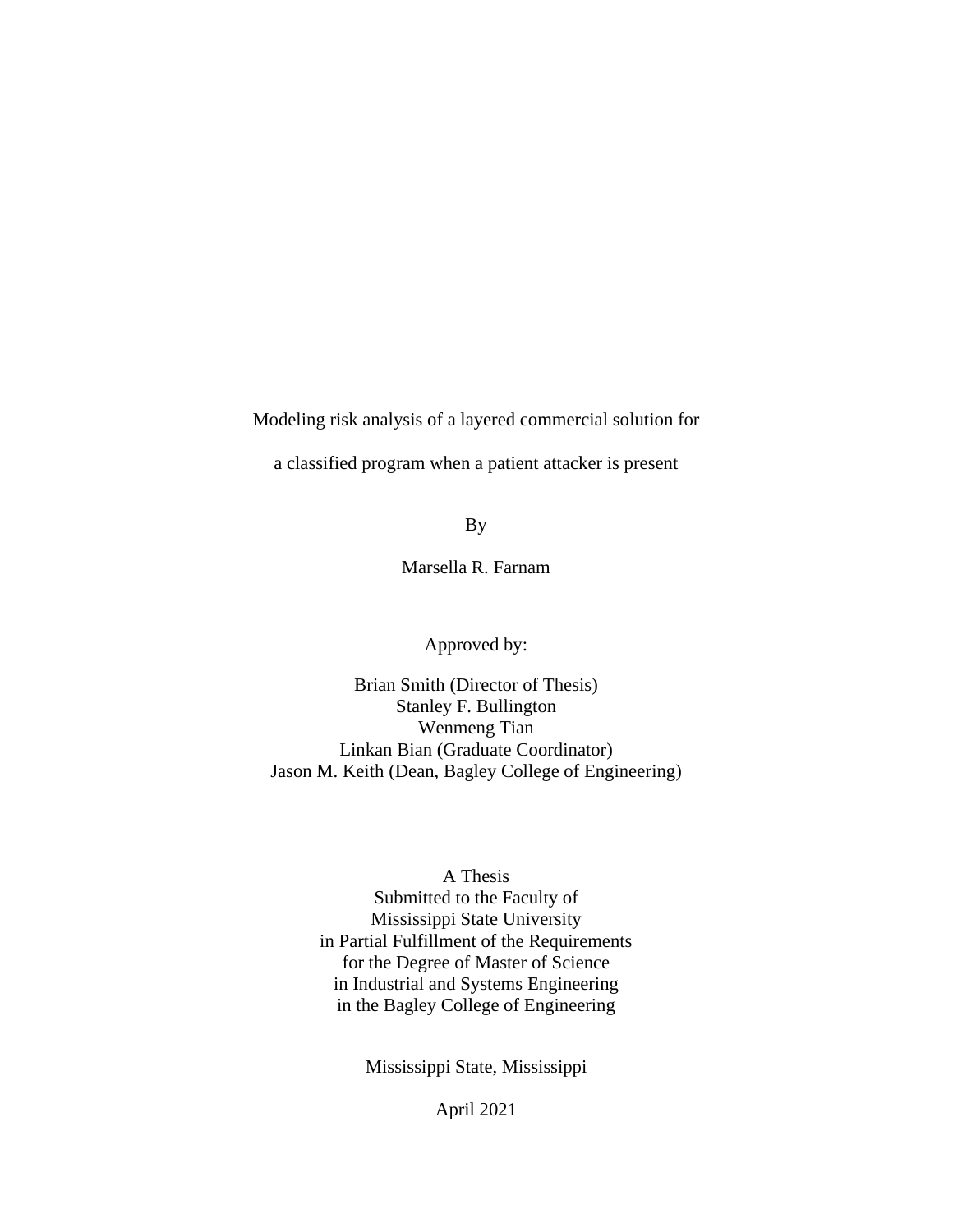Copyright by

Marsella R. Farnam

2021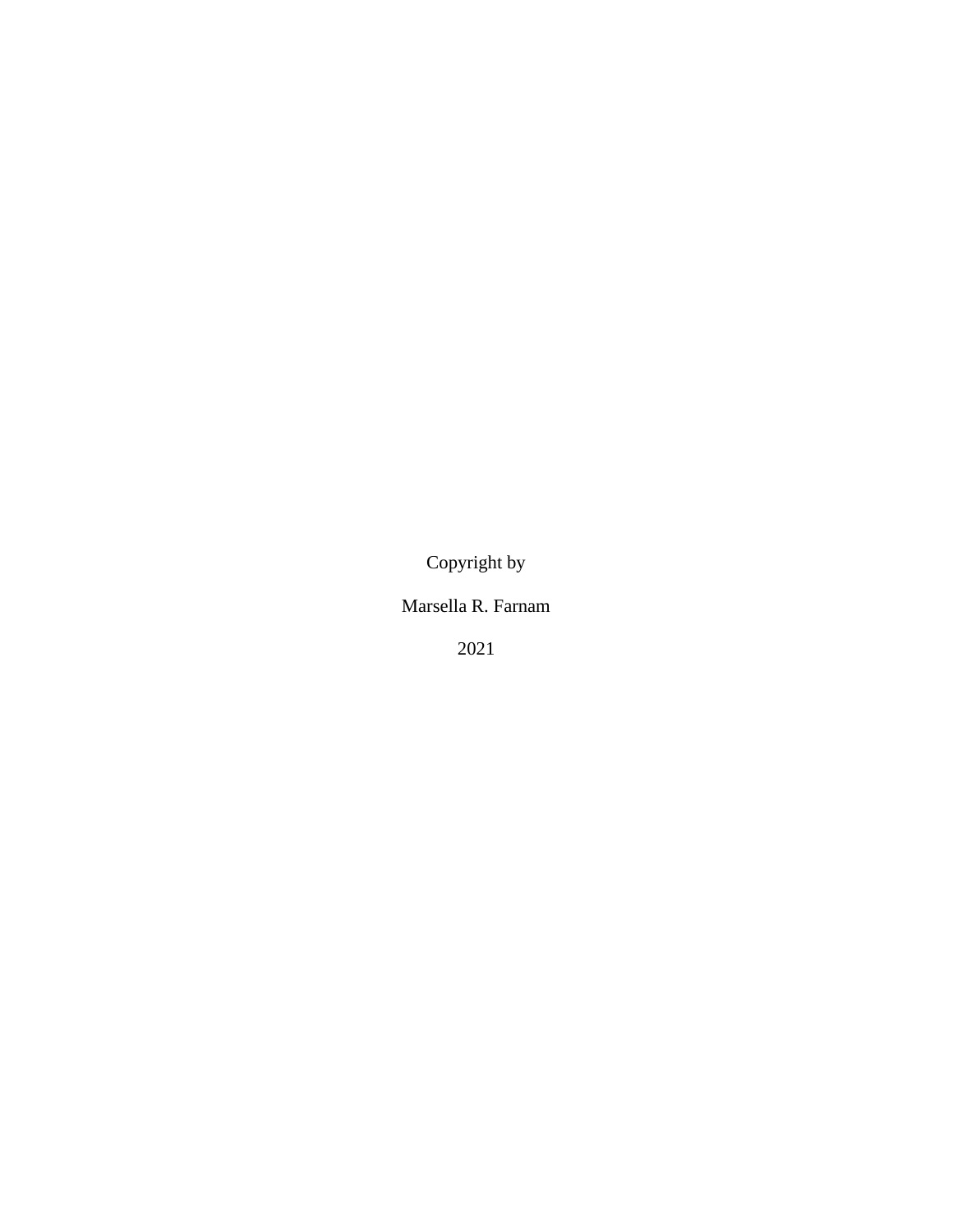Name: Marsella R. Farnam Date of Degree: April 30, 2021 Institution: Mississippi State University Major Field: Industrial and Systems Engineering Director of Thesis: Brian Smith Title of Study: Modeling risk analysis of a layered commercial solution for a classified program when a patient attacker is present

Pages in Study: 31

Candidate for Degree of Master of Science

Layered security systems pose significant challenges while attempting to monitor security related activities. The varying attributes embedded within each layer as well as the attribute interdependencies within and across layers takes measurement complexity to an exponential state. The many interdependencies at play in an interconnected infrastructure further exacerbates the ability to measure overall security assurance. Then enters the patient attacker who infiltrates one layer of this security system and waits for the opportune time to infiltrate another layer. The ability to simulate and understand risk with respect to time in this dynamic environment is critical to the decision maker who must work under time and cost constraints. This thesis seeks to improve methods for interdependent risk assessment particularly when a patient attacker is present.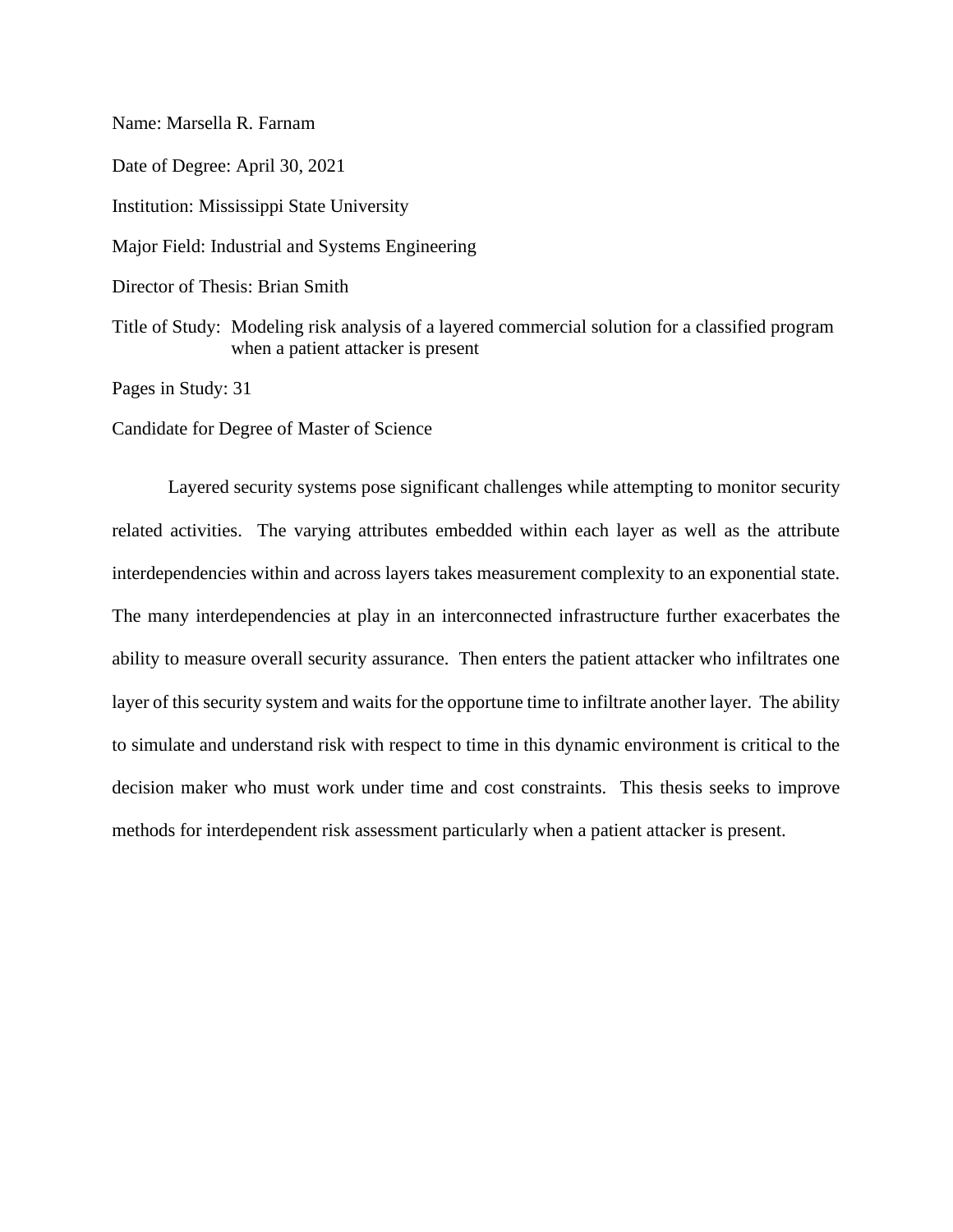#### DEDICATION

<span id="page-4-0"></span>This thesis is dedicated to my family who has supported me over the years to achieve both my Bachelor's and Master's Degree, and especially to my mother who made it her life's goal to see her children go to college. Without their belief and support in me, many things would not have been completed. I also would like to say a special thank you to Dr. Greenwood and Dr. Smith with Mississippi State University as well as Dr. Melissa Dark with Purdue University for their patience as I juggled both life and this degree.

Lastly, I would like to dedicate this work to those who may find themselves in the thick of things that they may be reminded of Isaiah 59:19 "When the enemy shall come in like a flood, the Spirit of the Lord shall lift up a standard against him." If I have learned anything, it is that for every person who endeavors to mindlessly wreak havoc and chaos upon another human, there is someone just as persistent and tenacious to shed light, bring peace, and execute justice.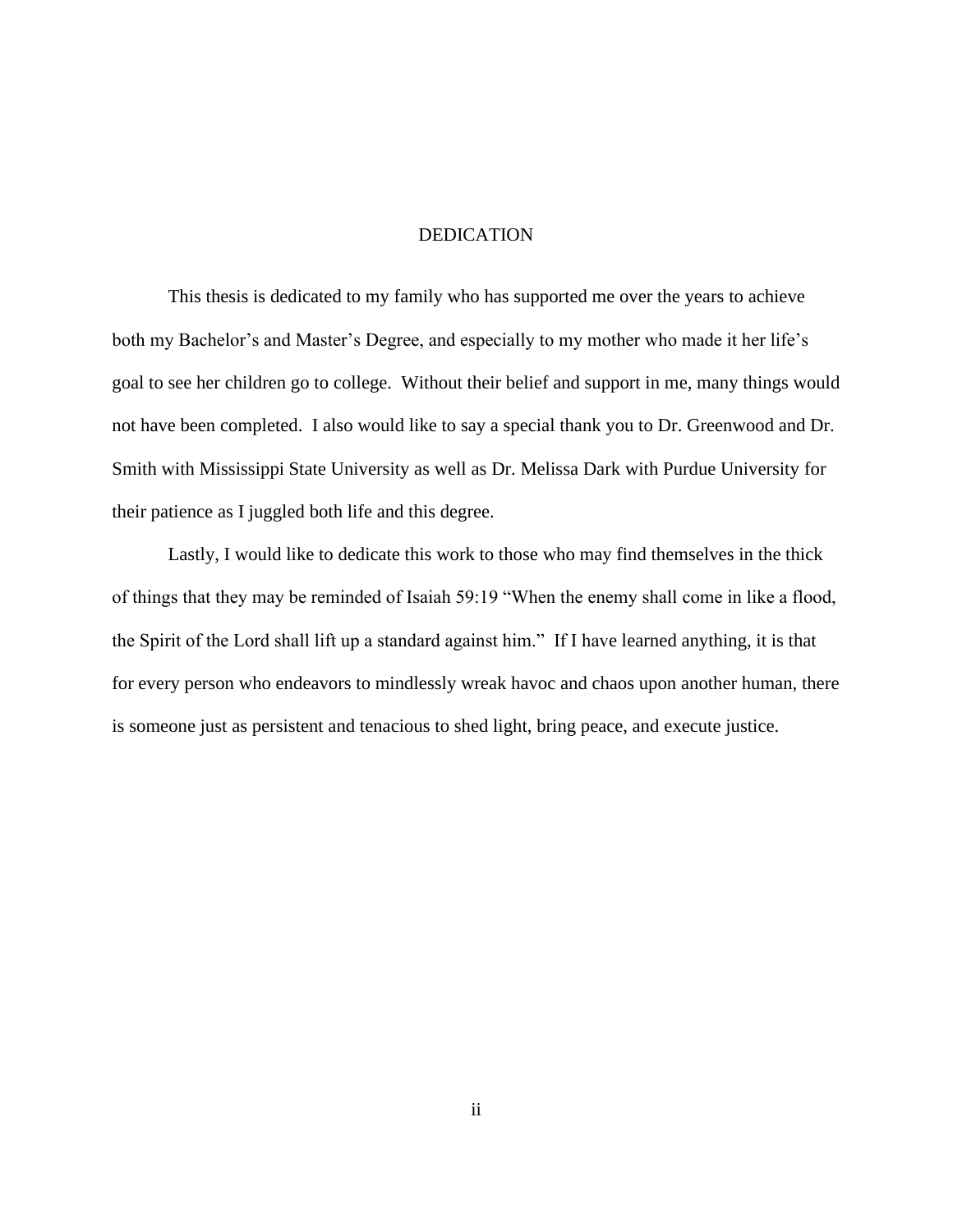#### ACKNOWLEDGEMENTS

<span id="page-5-0"></span>This thesis was birthed as part of a course labeled TECH 581 Problems in National Information Security taken through Purdue College of Technology. A small team of students selected Risk Analysis for Layered Solutions from a detailed list of subjects. This team of students consisted of the author of this thesis, Robert Wells, and John Zage.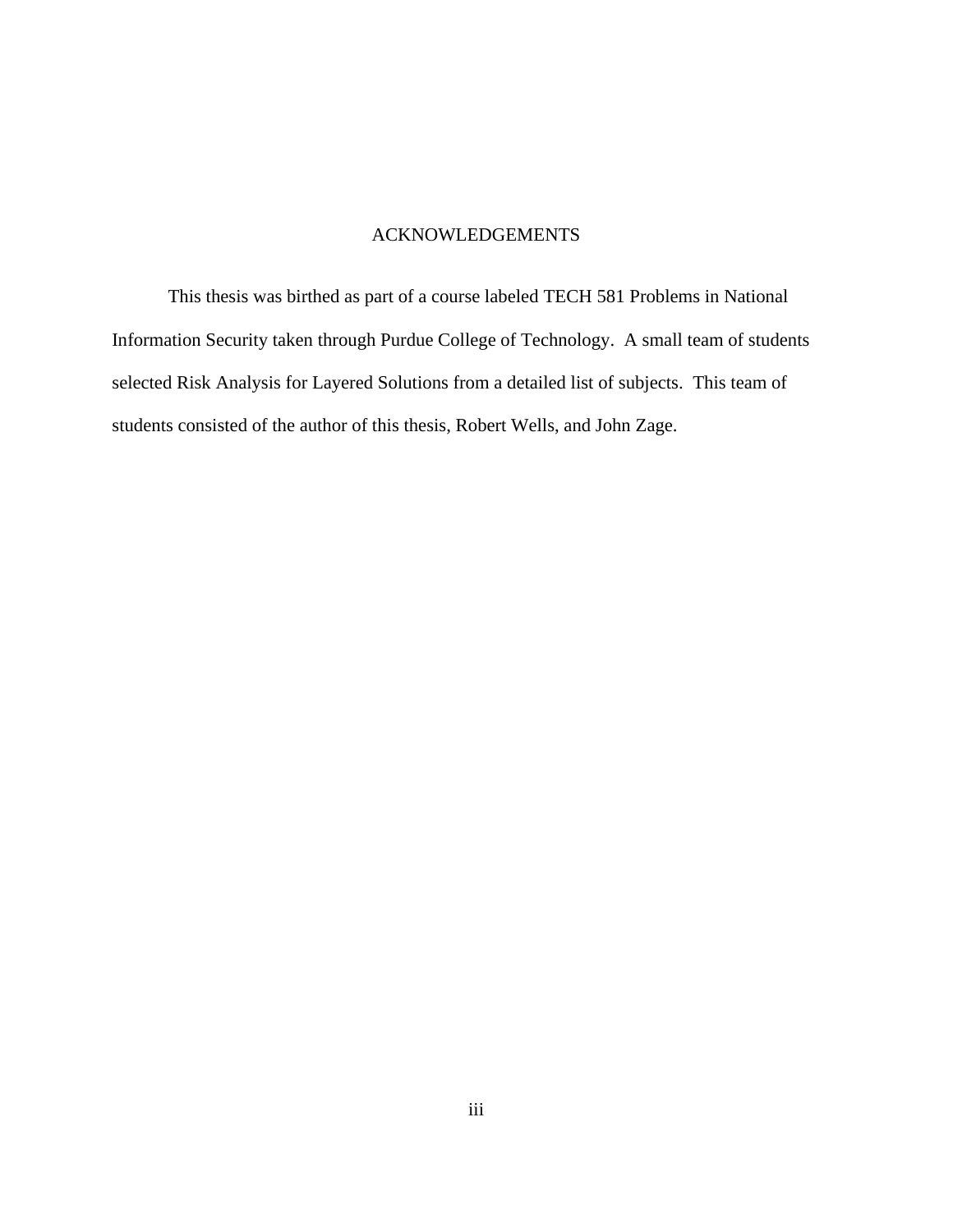# TABLE OF CONTENTS

| <b>CHAPTER</b> |                                                                                                                 |  |
|----------------|-----------------------------------------------------------------------------------------------------------------|--|
| $I_{\cdot}$    |                                                                                                                 |  |
|                | 1.1<br>1.2<br>1.3                                                                                               |  |
| II.            |                                                                                                                 |  |
|                | 2.1<br>2.2<br>2.3<br>2.4<br>2.5<br>2.6<br>2.7                                                                   |  |
| III.           | 3.1<br>3.2<br>Method for calculating Assurance value of Component x within the Layered<br>3.2.2<br>3.2.3<br>3.3 |  |
| IV.            |                                                                                                                 |  |
|                |                                                                                                                 |  |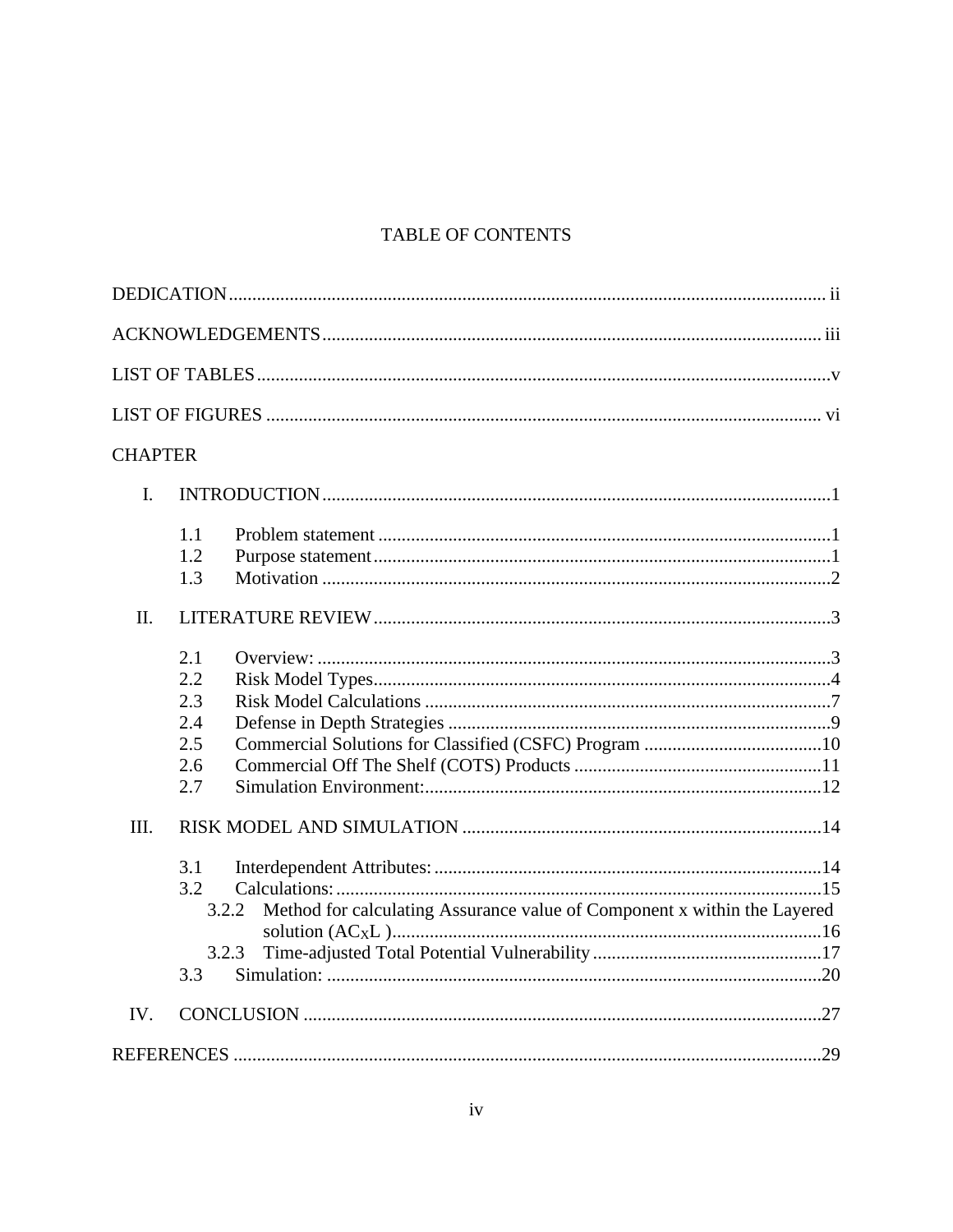# LIST OF TABLES

<span id="page-7-0"></span>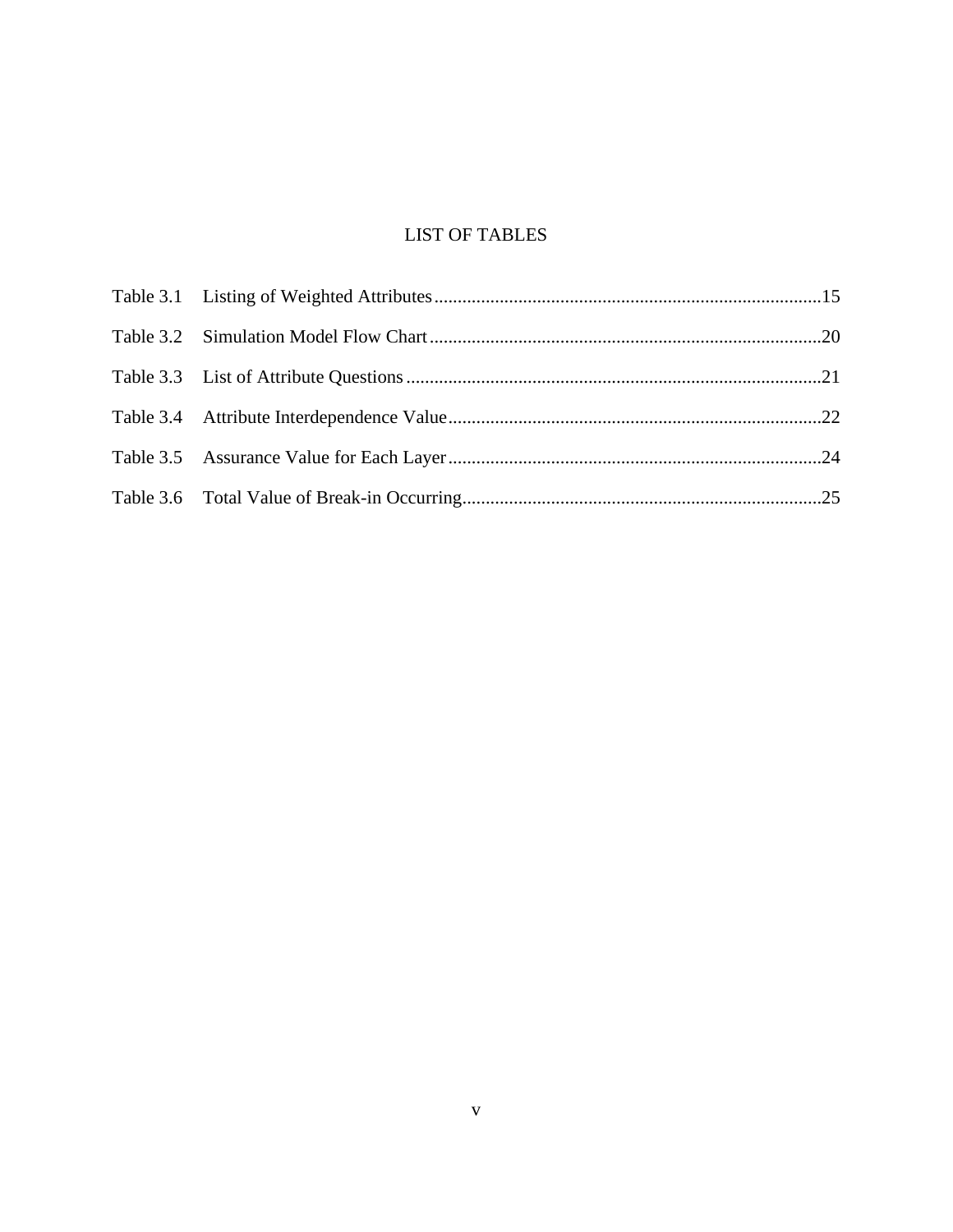# LIST OF FIGURES

<span id="page-8-0"></span>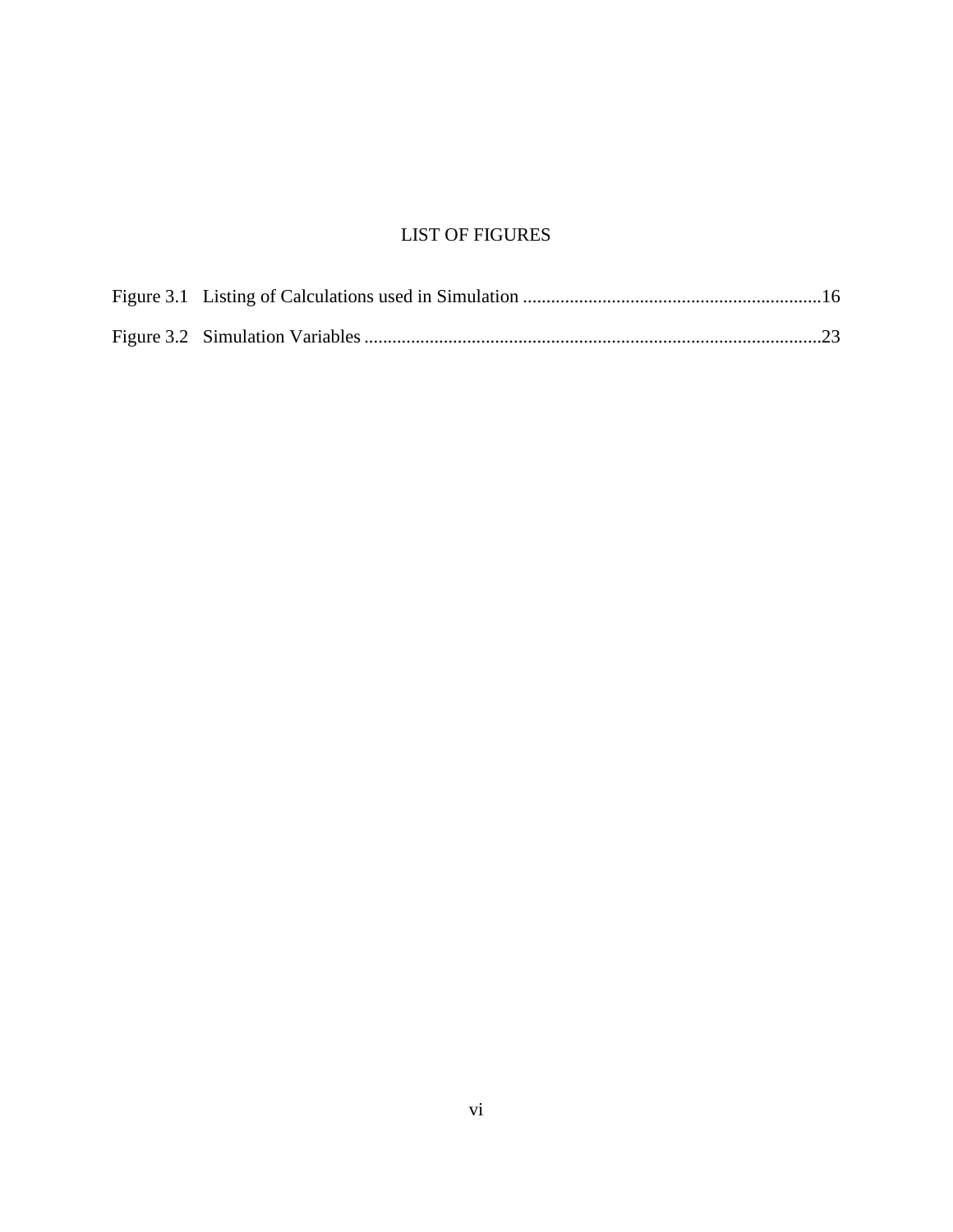#### CHAPTER I

#### INTRODUCTION

#### <span id="page-9-2"></span><span id="page-9-1"></span><span id="page-9-0"></span>**1.1 Problem statement**

Layered security systems pose significant challenges while attempting to monitor security related activities. The varying attributes embedded within each layer as well as the attribute interdependencies within and across layers takes measurement complexity to an exponential state. The many interdependencies at play in an interconnected infrastructure further exacerbates the ability to measure overall security assurance. Then enters the patient attacker who infiltrates one layer of this security system and waits for the opportune time to infiltrate another layer. The ability to simulate and understand risk with respect to time in this dynamic environment is critical to the decision maker who must work under time and cost constraints. This thesis seeks to improve methods for interdependent risk assessment particularly when a patient attacker is present.

#### <span id="page-9-3"></span>**1.2 Purpose statement**

The foremost concern is the composite security risk of the layered solution. The first step required is identification of suitable attributes for measuring the interdependence between layers. These attributes can provide clues on developing the composition rules for relating the importance of each attribute on the entire solution's risk. From identifying the attributes, calculating their value, and assessing their impact on risk, methods can be proposed on how to combine the attributes into a single interdependent value. To identify the interdependency measurement's effect on interdependent risk, a method is proposed to describe its effect on the whole layered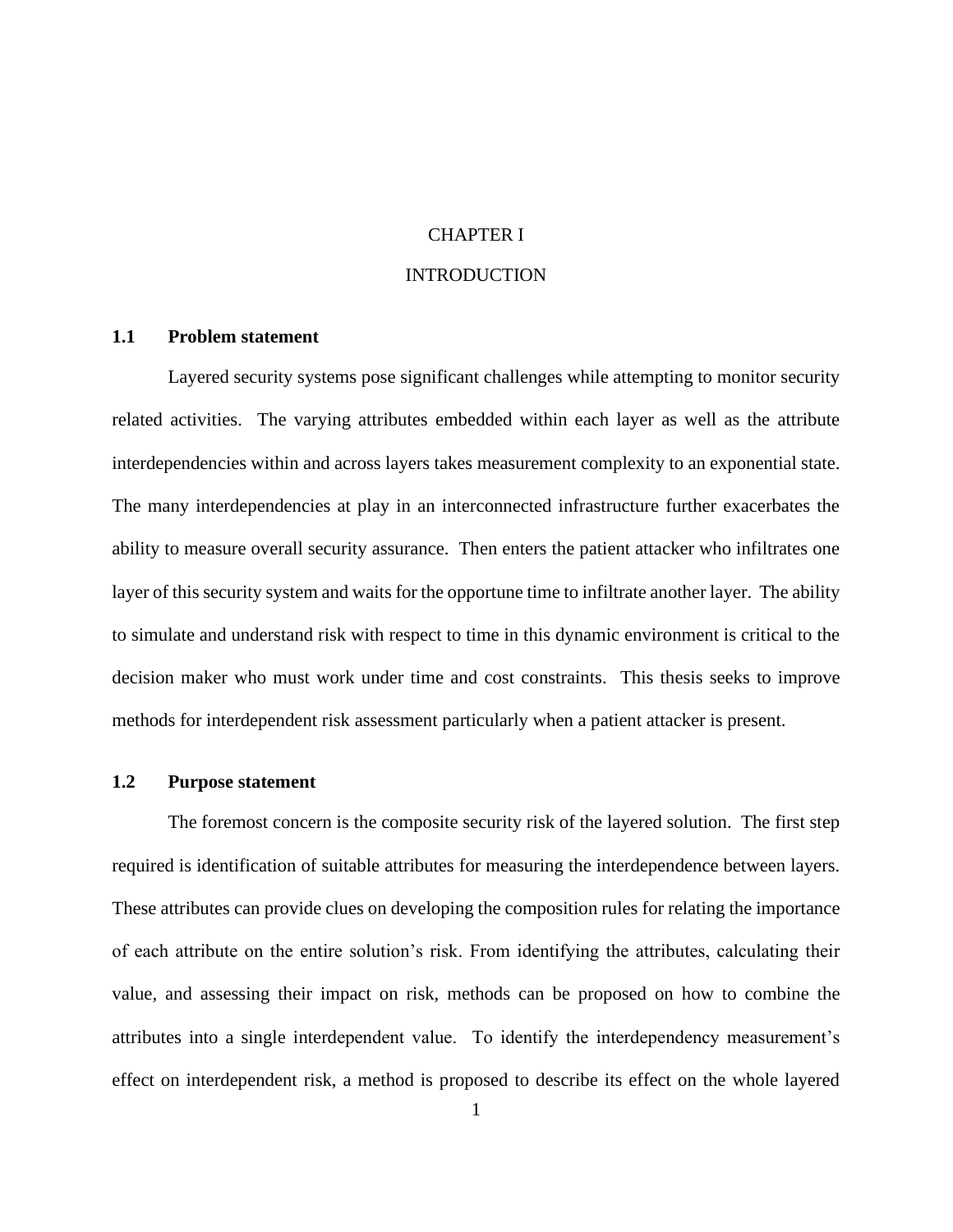solution. Finally, using information discovered from the previous methods, a unique way is proposed to model the effect of time and open vulnerabilities on the security of the layered solution.

#### <span id="page-10-0"></span>**1.3 Motivation**

An information system is composed of multiple assets that include hardware, software, users and infrastructure [MD1]. Cyber risk interdependence occurs when multiple assets are linked. Computers physically linked through the Internet, access of machines by other hosts through communication protocols and the use of ubiquitous technologies are interconnections that increase cyber risk. Hackers try to break into these assets through vulnerabilities and, if successful, can repeat the crime if others use the same technology. Countermeasures can be employed to limit one or multiple threats, but are often unsuccessful and their ineffectiveness could be attributed to the many uncertainties in assessing cyber risk. By accounting for the dependencies among risk factors, an organization's cyber risk factors can be more accurately measured and subsequently used in a model to outline optimal strategies for risk mitigation.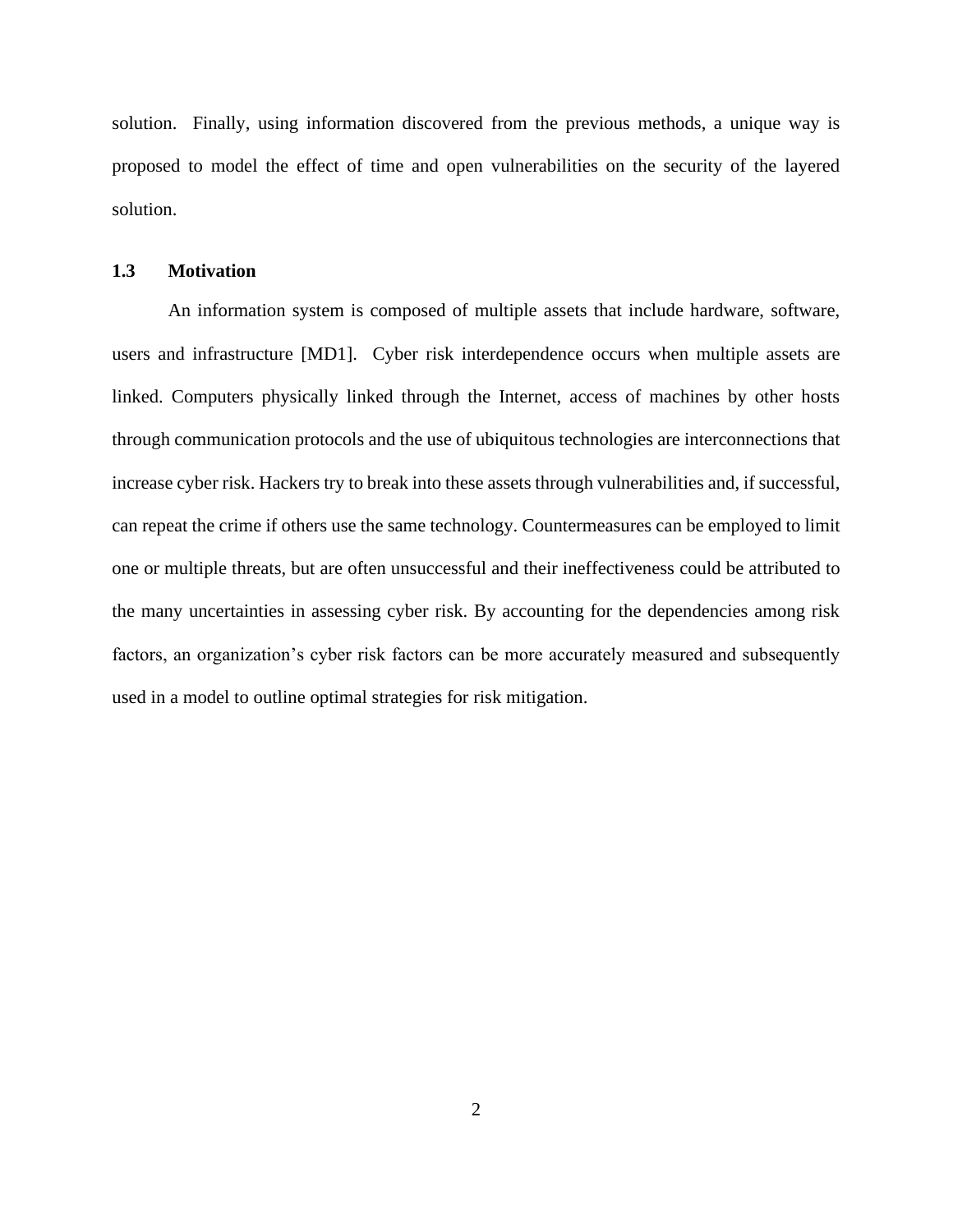#### CHAPTER II

### LITERATURE REVIEW

#### <span id="page-11-1"></span><span id="page-11-0"></span>**2.1 Overview:**

An information security risk can be quantified as the product of the likelihood of a risk becoming a reality and the impact of a successful threat event against the information assets of an organization or an individual. Threat sources exploit one or more vulnerabilities to create the threat event. The likelihood of a threat event is determined by the number of underlying vulnerabilities, the relative ease with which the vulnerabilities can be exploited, their attractiveness for an attacker, the motivation, the resources and the capability of the attacker, and the presence and effectiveness of existing security controls. Risk analysis identifies the possible risks and estimates the likelihood and the impact of a successful exploitation.

Why is assessing information security risk so complex? Since an information system is composed of multiple assets that include hardware, software, users and infrastructure, hackers attempt to abuse these assets through vulnerabilities. Countermeasures can be employed to limit one or multiple threats. Threats can be initiated by outsiders, customers and employees. Simple linear models proposed by existing approaches are not able to capture such complexities. Many risk analysis methodologies have been developed by researchers and practitioners and can be grouped into three major categories: quantitative, qualitative and a combination of quantitative and qualitative approaches.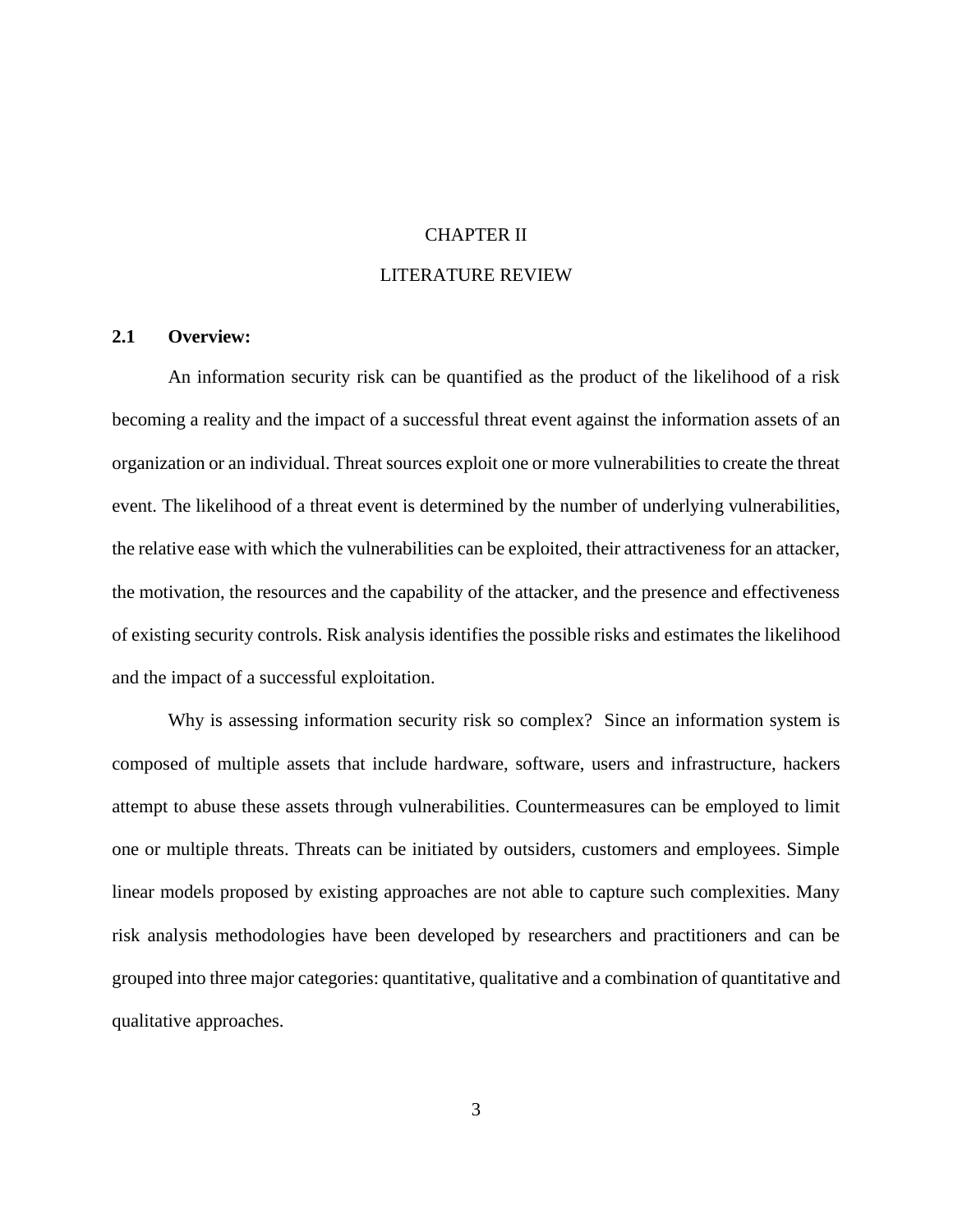# <span id="page-12-0"></span>**2.2 Risk Model Types**

According to Mkpong-Ruffin [2009], assessing security risks is predominantly a qualitative process. Most practitioners use the qualitative measures of high, medium and low to describe both the likelihood and impact levels of risk. These types of models make it very difficult to generalize assessments and duplicate results since results are dependent on the assessment process. There are models that use quantitative methods, such as expected value analysis, that consider risk exposure as a function of the probability of a threat and the expected loss due to the vulnerability of the organization to this threat. Examples of these models include Annualized Loss Expectancy (ALE) and Livermore Risk Analysis Methodology (LRAM) [Guarro, 1987].

Other qualitative models use a stochastic dominance approach. These models focus on providing a specific contingency plan to prevent losses by comparing backup and recovery options used in a disaster. The expected value and the stochastic dominance models measure risk as the probability of a negative outcome due to a threat and the probability that counter measures fail to eliminate the threat. However, most security professionals think of risk as an event that either involves a negative or positive effect on achieving some objective and, because of the ambiguity, the positive effect is not modeled [Sun, 2006].

A model created by Sun extended existing methods by providing a rigorous, structured and tractable approach to risk analysis [Sun, 2006]. This approach facilitated the explicit incorporation of the complexity of risks that derive from multiple assets, multiple vulnerabilities to threats and multiple controls pertaining to a single threat. The structure of the model was provided by domain expert experience and knowledge, or it was assumed that the structure was chosen from a general well- known class of model structures. Thus the results of security risk analysis were relatively subjective [Feng]. To overcome the subjectivity, a data driven assessment model based on the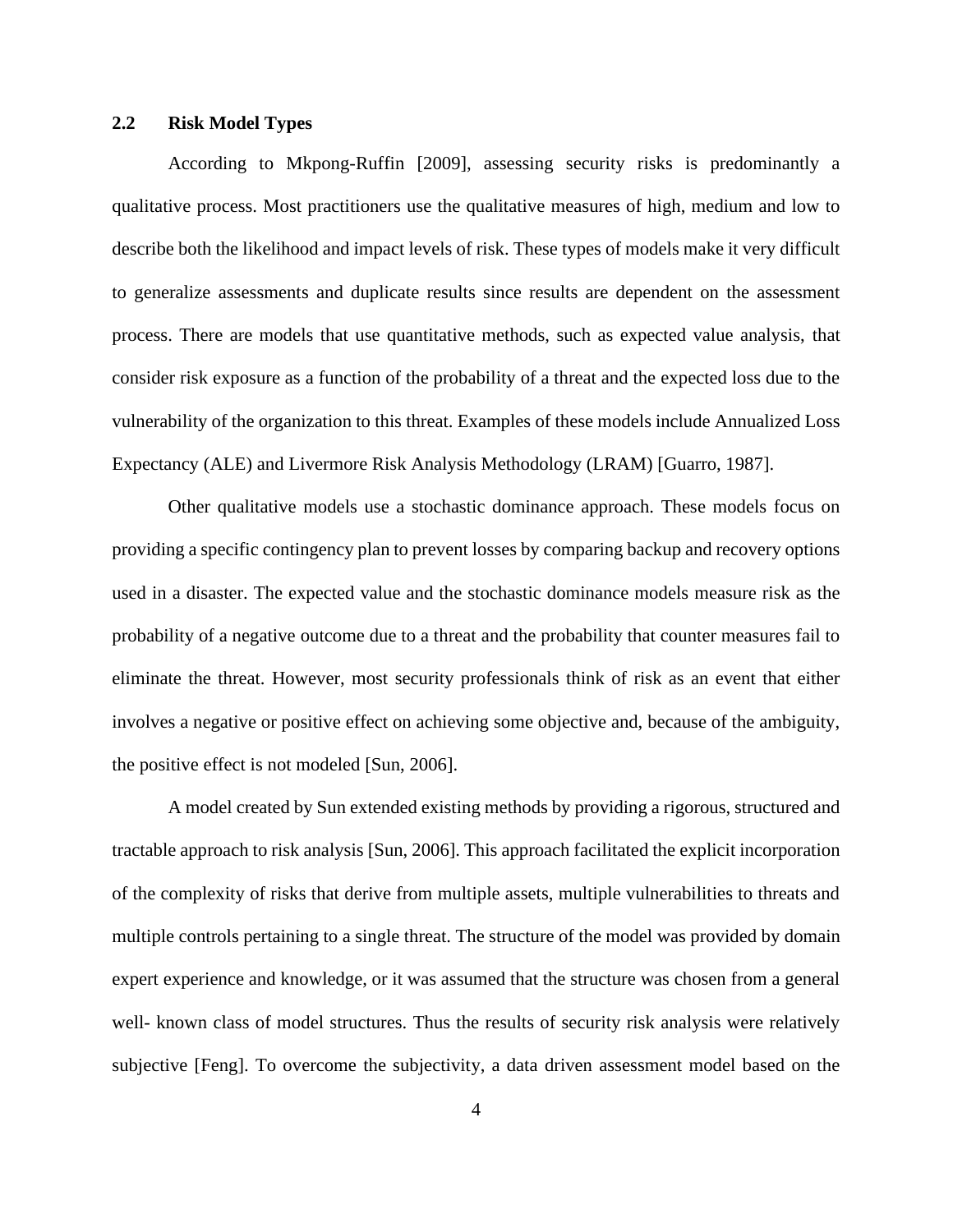knowledge from observed cases and domain experts utilizing a genetic algorithm was explored. A Bayesian network was developed to predict security risks based on historical data [Feng].

Interdependent layers have been analyzed in previous work through the use of an independence variable between layers. Independence is measured through individual critical security attributes, such as language, administrator, compiler and developer association. Postulated in the Commercial Solutions for Classified Program's report was the premise that the greater the independence among layers, the less interdependent the layers become [Martinez]. In systems with a multi-layered approach, intrusions will need to make multiple successful separate attacks. However, without analyzing the interdependence of the layered approach, the same attack could possibly be repeated to penetrate more deeply into the system.

The Open Web Application Security Project (OWASP) provides an assessment of threat risk modeling in a dedicated chapter on the website. In this assessment, five models suited for web development are outlined. This evaluation provides a good overview of commercially available models rather than models outlined in research papers referenced above. For web application design, it is essential to apply threat risk modeling to reduce the time and money spent on useless controls that fail to focus on real risks. In the online review, OWASP recommends Microsoft's threat modeling processes STRIDE and DREAD due to their value in addressing the unique challenges facing web application security and their simplicity when applied by various users. The STRIDE model classification scheme, an acronym formed from categories of web exploits, Spoofing identities, Tampering with data, Repudiation, Information disclosure, Denial of service and Elevation of privileges, characterizes known threats. These threats are not unique to web systems and can be applied to all IT systems in general.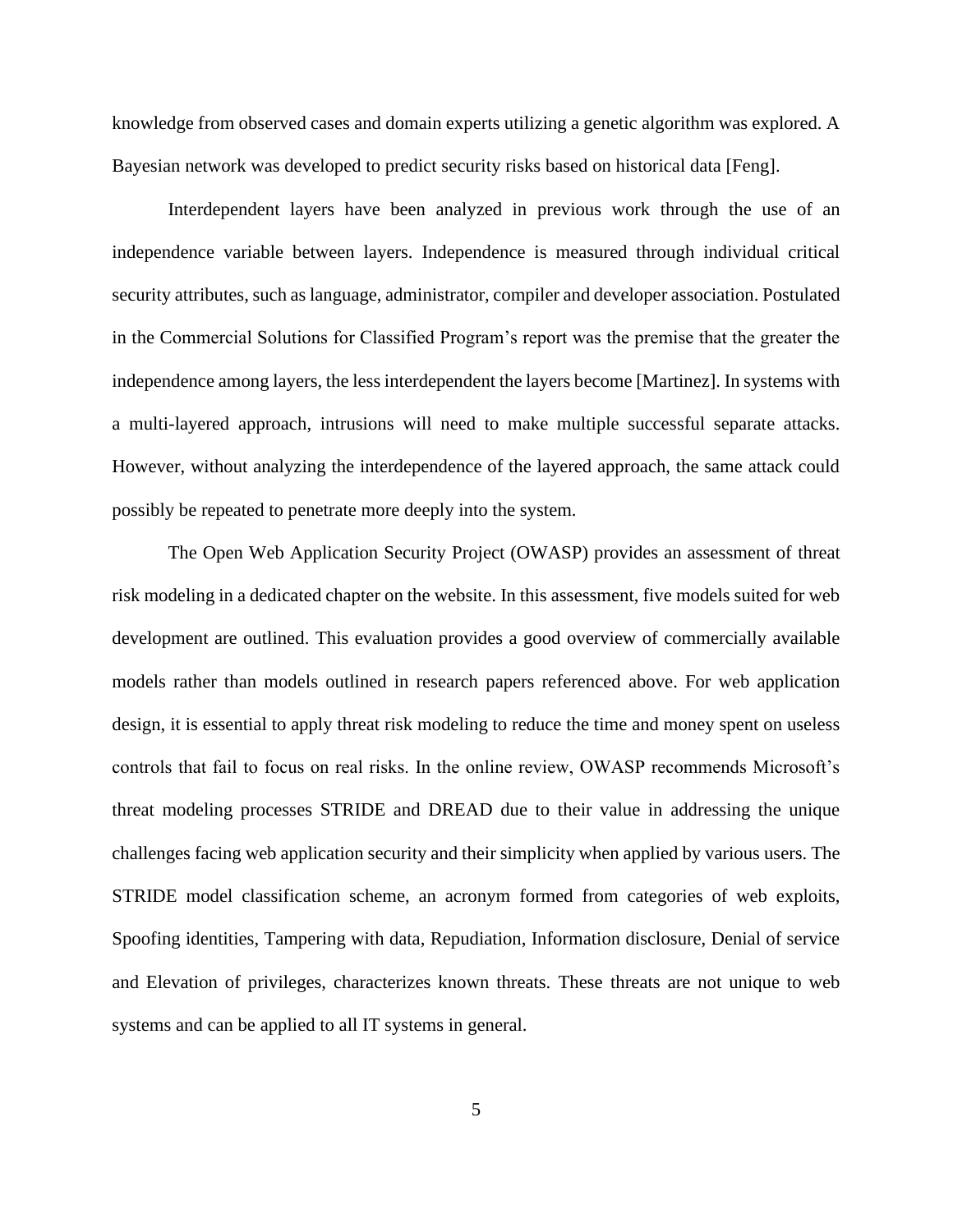In the article Handling IDS' Reliability in Alert Correlation, the authors provides a two prong approach when developing a risk model by not only using Bayesian network model which utilizes alerts provided by the IDS, but then applies a method to control the false alarms through controlling the confidence of the prediction model (Tabia, 2010). Since the model is using a Bayesian network, its reliability calculations are built upon historical experience. The objective of Tabia's research was to filter through the many false attacks in an IDS such that a severe attack could be determined. In order to detect a severe attack a multi-step attack detection methodology was utilized by tracking the relationship and connections of the various alerts. Filtering and prioritization is then applied, but Tabia pointed out that subject matter experts are critical in this area.

In some cases, a risk model can be developed such that it detects when an unauthorized access has been granted to a legitimate user (Aswani, 2015). In the article "Topic Modeling of SSH Logs Using Latent Dirichlet Allocation (LDA) for the Application in Cyber Security", the authors' method reviews the logs of the certain IP address to identify textual patterns such that brute-force attackers can be identified and differentiated. This method enhances the Hidden Markov Model (HMM) in that it allows for more detailed information of the what and where an attack came from through characterization of the user and IP address. When LDA is used as an addon to HMM, it creates a sort of intuition in that it characterizes the response and actions of the user historically and uses that as a cross comparison to user responses and actions in the present state such that patterns are identified that mirror a brute force attacker. In this model LDA could be developed such that is learns what is normal and any deviation to normal is then easily detected. The fact that LDA is a topic modeling technique makes it ideal for attack detection due to the cyber security world being primarily a textual data environment.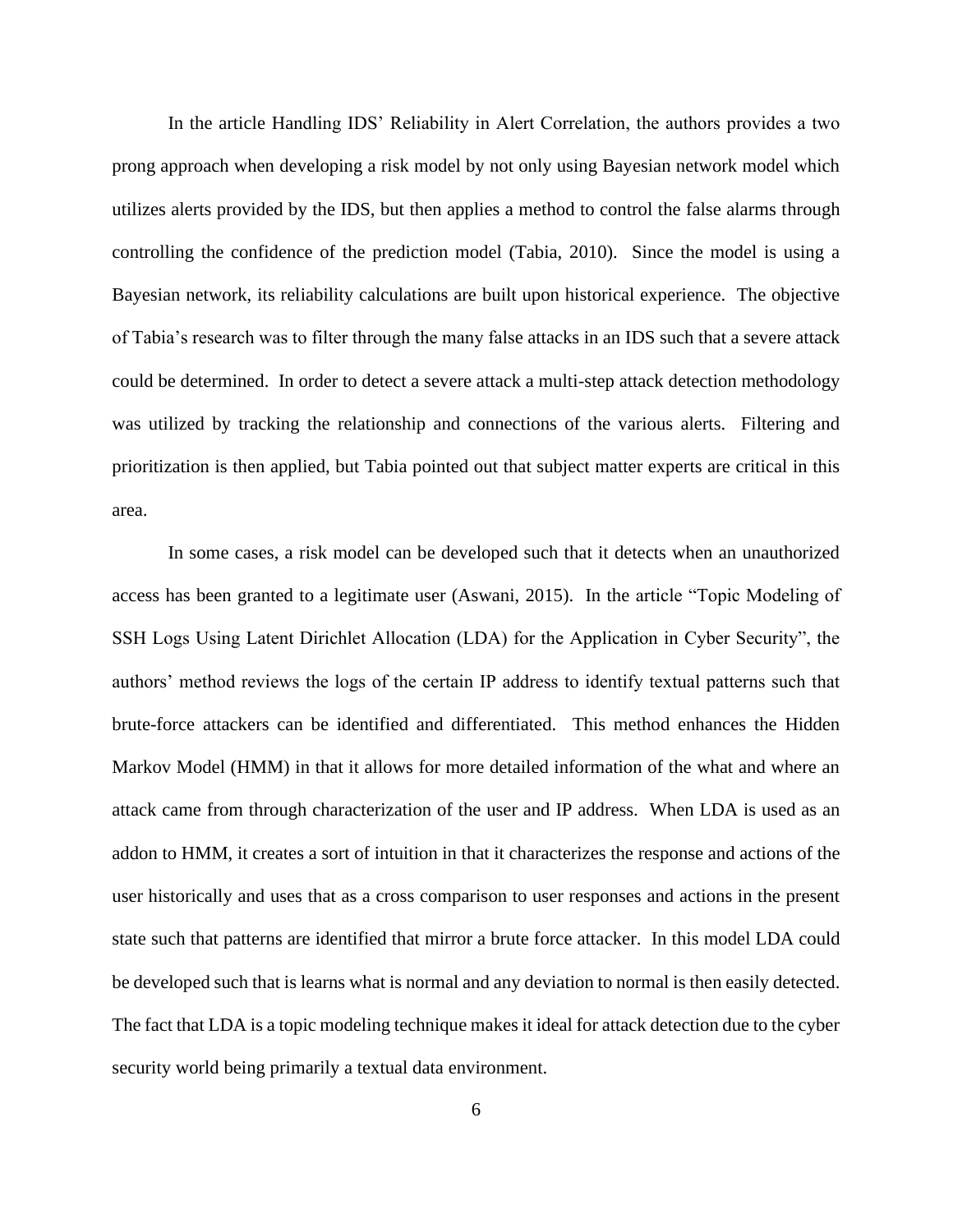Finally, many models look for what is different in hopes of detecting and/or identifying the attacker. However, if a model was able to not only detect the attacker but to also track and assess the attacker, then additional time and energy could be spent on how and when to neutralize the attack. In the article, Worst-case analysis of joint attack detection and resilient state estimation, the authors present the theory of assessing the stealthiness of an attacker by modeling the performance of the cyber physical systems (CPS) (Forti, 2017). In this model, it assumes a worst case approach in that the attacker understands the system, the estimator, and the algorithms in use by the CPS to identify threats. The attacker works under the guise that the key CPS performance parameters must not exceed past a certain level or loss. The authors use a Bernoulli and Poisson Radom Finite Set to model the attack set while applying a Bayesian filter to resolve the issue of joint attack detection as well as resilient state estimation of the stochastic CPS. To assess stealthiness, the Maximum A posteriori Probability (MAP) attack detection was utilized. The end result yielded performance loss measurements over multiple instances such that CPS performance measurements could be taken from both a joint attack detection and state estimation standpoint. This article further solidified the robustness of using the Bayesian approach in CPS monitoring.

#### <span id="page-15-0"></span>**2.3 Risk Model Calculations**

The National Research Council highlighted the need to separate out uncertainty from variability when working risk management in a decision maker role (Bier, 2013). They went on to mention that this should be part of the overall risk calculation, and recommended utilization of the two-dimensional Monte Carlo simulation to help distinguish between uncertainty and variability.

Interdependent risk measurement has been applied in multiple scenarios. In one particular journal article, it was applied to the management of inventory levels through the use of Leontief's model (Resurreccion, 2012):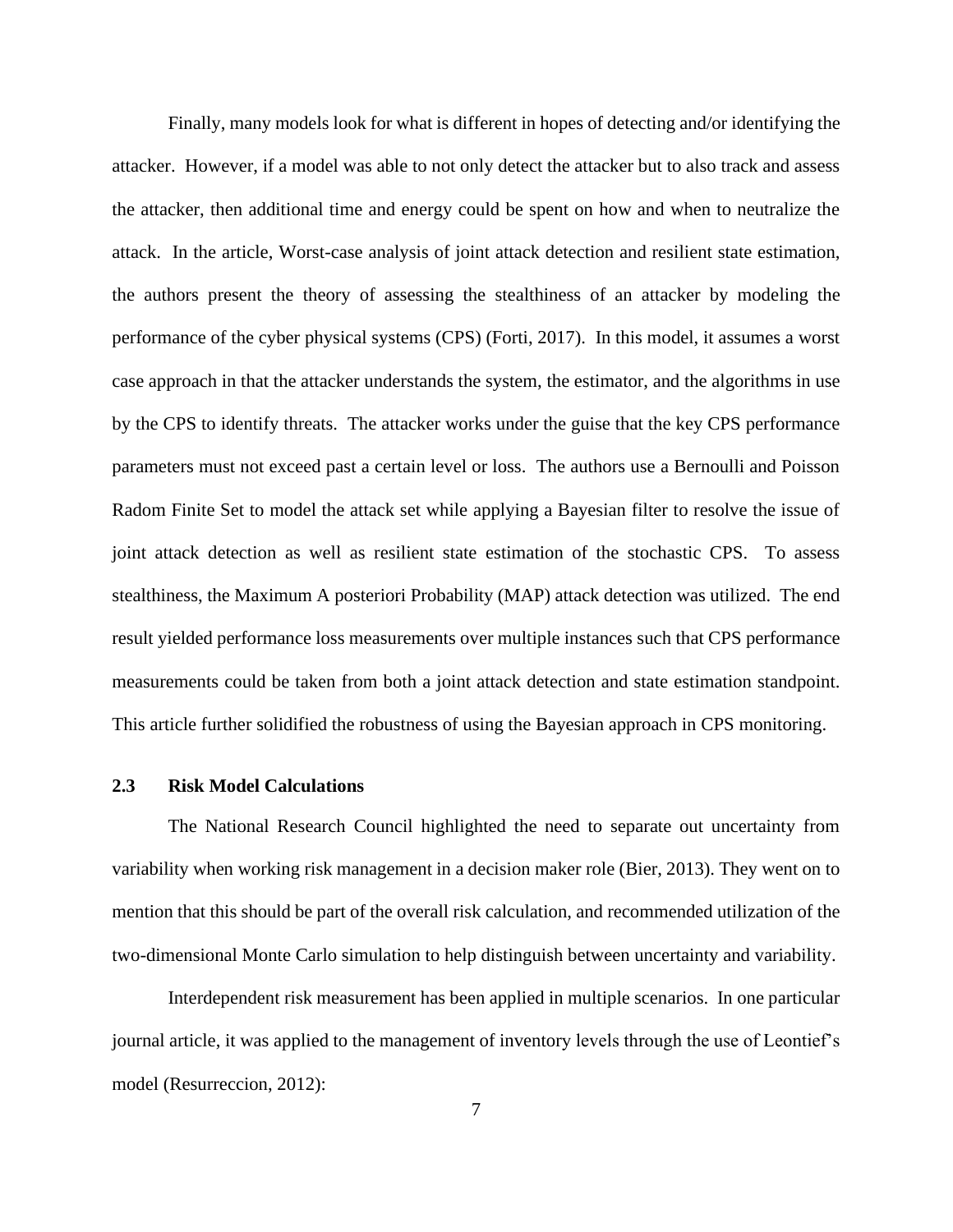$$
x = Ax + c \tag{2.1}
$$

In this formula x is the expected output, A is the interdependency matrix and c is the final consumption. In this scenario, A is a matrix of technical coefficients, and x and c are column vectors with z number of elements. When this calculation is synthesized, xi represents the total production of industry sector i. Furthermore, aij is the technical coefficient applied to total production requirements of sector j that is provided by production output of sector i. Lastly, ci is seen as consumption column vector which is the end user demand for sector i. The next step would be to apply this logic to a multi-layered security system.

Risk does change over time when the same threats continue to exist even with different countermeasures in place according to the journal article Managing Risk at the Tucson Sector of the U.S. Border Patrol (Levine, 2013). Risk can be assessed over time even if countermeasures change. In the below formula,  $A+i,k$  represents an incremented countermeasure in a given area. The change in risk from hazard *j*, if capability *k* is incremented in a specific area *i* to a certain level *A+i,k* would be shown as follows:

$$
\Delta_{i,j,k}^{+} = R_{i,j}|_{A_{i,k}^{+}} - R_{i,j}
$$
\n(2.2)

Ri,j|A+i,k represents the risk of expected loss in the area had the countermeasure been active. The same works in reverse. If k is reduced in a specific area *i* to the level *A-i,k*, then it would look as follows:

$$
\Delta_{i,j,k}^- = R_{i,j}|_{A_{i,k}^-} - R_{i,j}
$$
\n(2.3)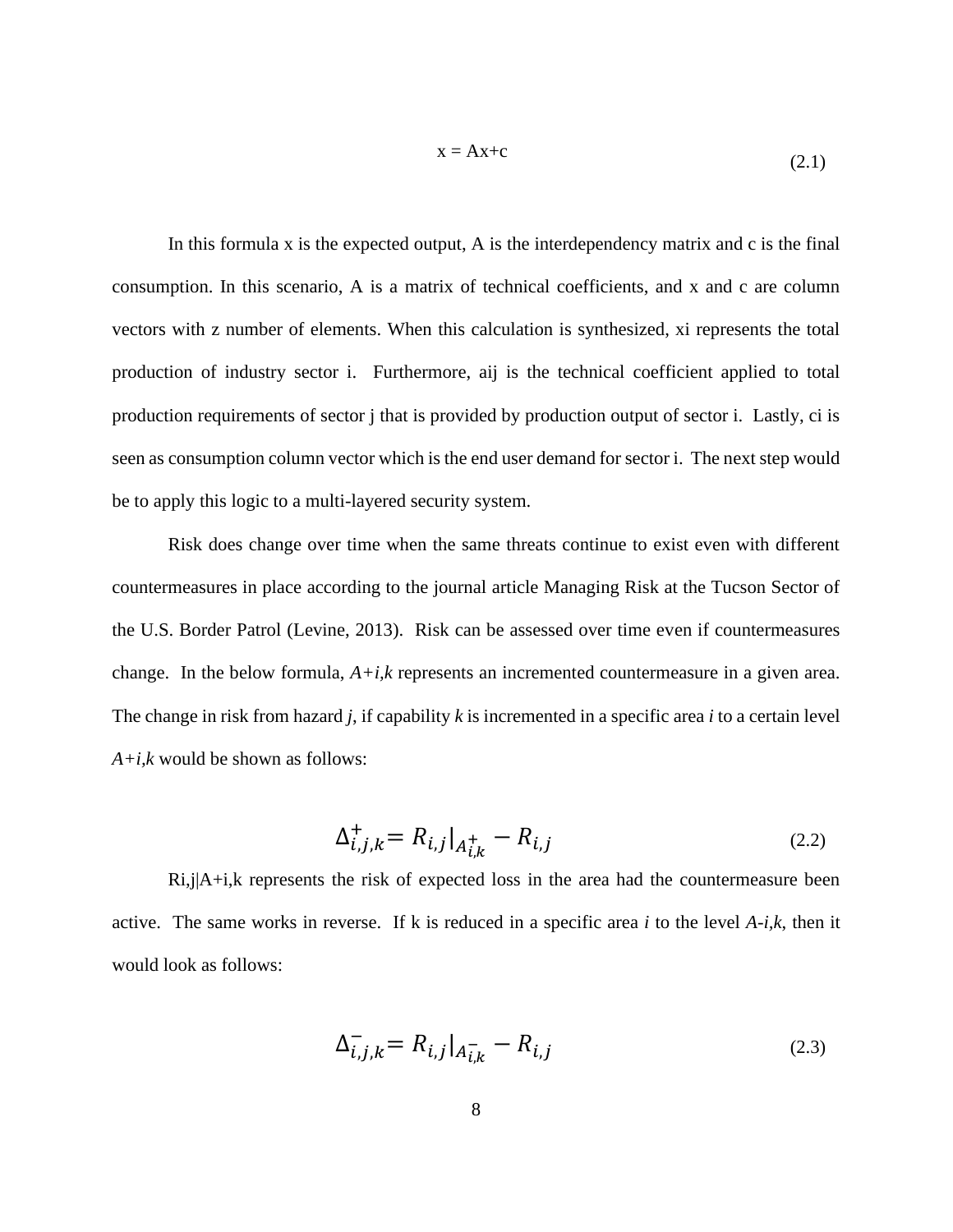Risk is also affected by time to recover from an incident, and this time to recover in a dynamic model has been measured according to an article titled Modeling Uncertainties in Workforce Disruptions from Influenza Pandemics Using Dynamic Input-Output Analysis (El Haimer, 2014). In this scenario, the environment is not static but dynamic and has the ability to recover. This resilency factor is inversely proportional to recovery period. This particular model was called Dynamic Input-Output Model (DIIM) and utilized the below formula:

$$
Q(t+1) = q(t) + K[A^*q(t) + c^* (t) - q(t)]
$$
\n(2.4)

In this formula, "the inoperability of a sector at the  $t + 1$  equals inoperability at time t, plus the effects of the resilience of the sector". Resiliency is determined by K which represents the rate of recovery of each sector back to their initial production levels after an incident occurs. The next task is to factor in the interdependencies that exist across sectors. A combined interdependent resiliency is released by multiplying K with the inoperability product term:

$$
A^*q(t) \tag{2.5}
$$

This provides a way to capture interdependency of workforce inoperability of one sector that is interdependent on another sector. This shows the impact to a highly resilient sector if it is heavily interdependent on an inoperable sector following a major incident.

### <span id="page-17-0"></span>**2.4 Defense in Depth Strategies**

The protection of an entity's critical resources is a process that includes making decisions on safeguarding important infrastructures. One strategy for protecting such components involves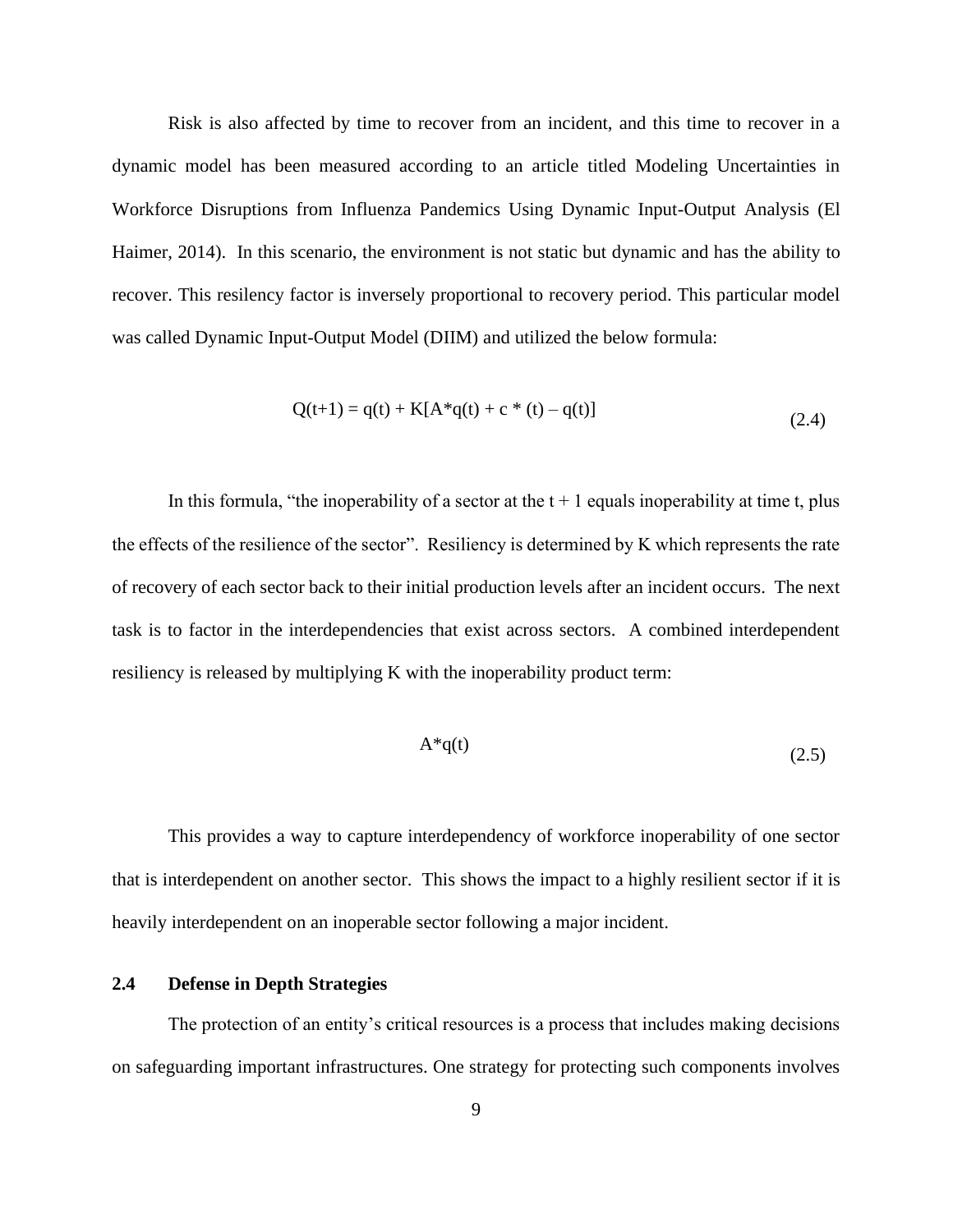employing a defense in depth strategy [Lippmann, Ingols, Scott, Piwowarski, Kratkiewicz, Artz, 2006]. Defense in depth can be described as an approach to make "risk-informed decisions" [Saleh, Marais, Bakolas, Cowlagi, 2010; p. 1111]. The process of making risk-informed decisions was first intellectualized by the US Nuclear Regulatory Commission [Saleh, Marais, Bakolas, Cowlagi, 2010; p. 1111]. As other industries employed its strategies, this approach to security has undergone several name changes [Seleh et al., 2010; p. 1111]. A specific example of an evolving moniker for defense in depth is the notion of layers of protection, which is an alternate name used within the chemical industry [Seleh et al., 2010; p. 1112].

The application of defense in depth requires that multiple layers of defense are established around an infrastructure and/or device to undermine adversaries while preventing accidents [Seleh et al., 2010; p. 1112]. Thus, in order to set up these traps, the deterrer must think about the assets to be protected by considering the design and operational choices [Seleh et al., 2010; 1112].

The defense in depth technique connects with the cybersecurity field to prevent would be hackers. Hence, defense in depth techniques are used to protect systems. For instance, this procedure could be used to protect resources on enterprise networks [Lippmann et al. 2006]. As a result, the defense mechanism would primarily use multiple layers of firewalls amongst the systems being protected [Lippmann et al. 2006].

#### <span id="page-18-0"></span>**2.5 Commercial Solutions for Classified (CSFC) Program**

The National Security Agency (NSA) Commercial Solutions for Classified (CSFC) program was created in response to the need for NSA's clients to use commercially readily available hardware and software to carry out their respective missions [National Security Agency, 2012]. The CSFC Program enables the approval of products by manufacturing them with defense in depth concepts. One example of the many products pertinent to defense in depth is the CSFC's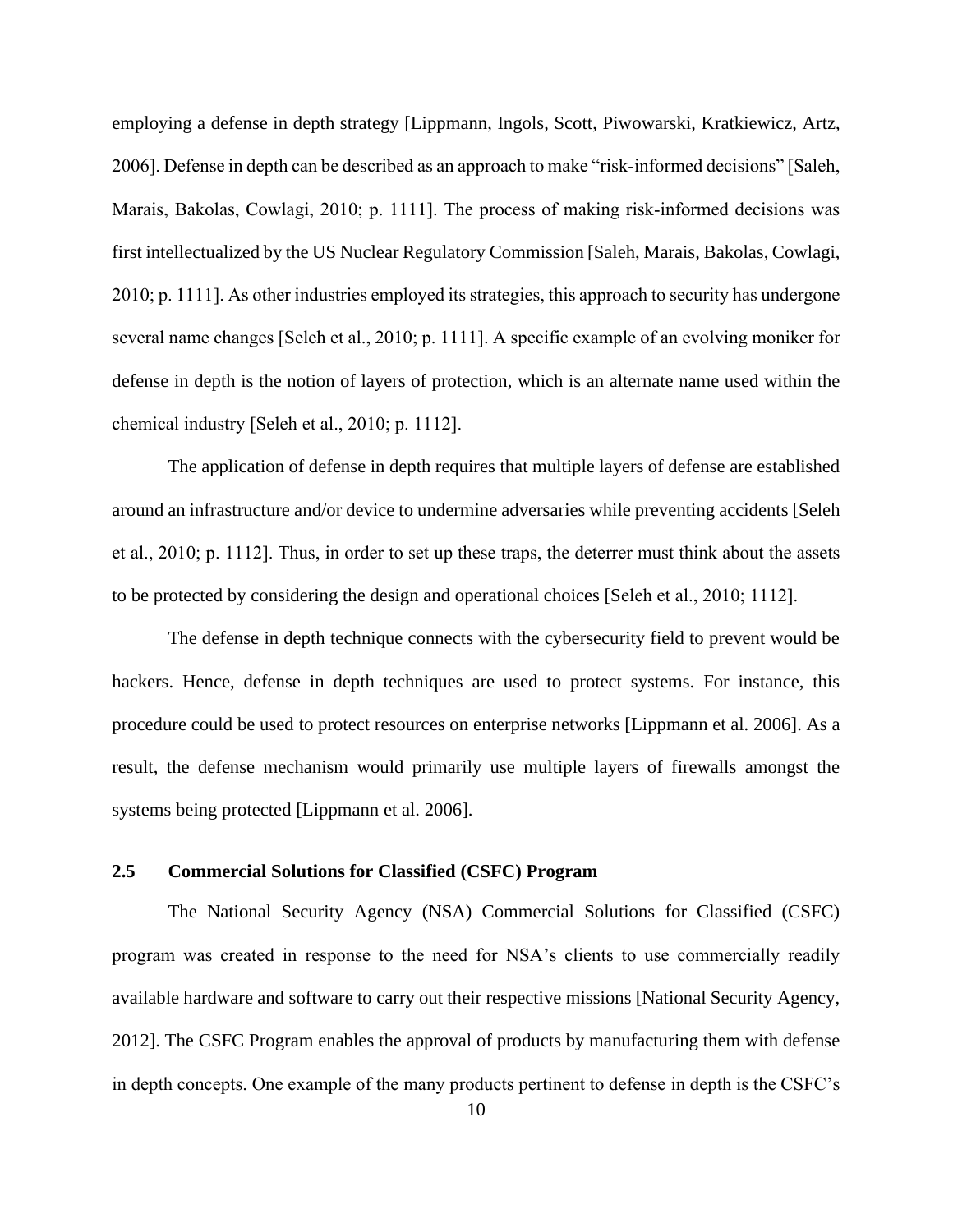commercial off the shelf (COTS) smartphones [Buibish, Johnson, Emery, Prudlow, 2011; p. 1438]. In this specific example, the defense in depth methods applied to a smartphone ensures that the classified data being transferred from one user to another are secured. In the case of smartphones, the NSA used a defense in depth method to bolster security (Buibish 2011, p. 1438). This approach is not limited to smartphones as it can be applied to many other devices.

#### <span id="page-19-0"></span>**2.6 Commercial Off The Shelf (COTS) Products**

Using COTS products improves the speed at which the government can deliver services to clients. The use of COTS is a shift from the other devices used by the government. Government off the shelf (GOTS) devices take longer to make and are costly to produce (Carney, Morris, Place 2003). Accordingly, the cost effectiveness and shortened delivery period of COTS products, in addition to the decreased amount of time it takes to deliver a product, are reasons why COTS is becoming more popular [Tran, Liu 1997, p. 361]. Thus, the efficiency provided by COTS products also enables smaller companies to compete with larger ones [Tran, Liu 1997, p. 362].

While there are many benefits to using COTS, there are also drawbacks. For example, security is a "critical technology gap" that deters many companies from using COTS [Buibish et al., 2011; p. 1434]. This security gap could prevent users who are technologically challenged from using devices that give them an advantage within a tactical environment [Buibish et al. 2011, p. 1434].

The manufacturer presents another problem with COTS products. In addition to the high costs of developing COTS products, the manufacturer is forced to keep spare parts for a specific period of time [Koch & Dreo Rodosek, 2012]. Accordingly, this becomes an issue if a product is being used beyond its shelf life. A current example of this being an issue is with military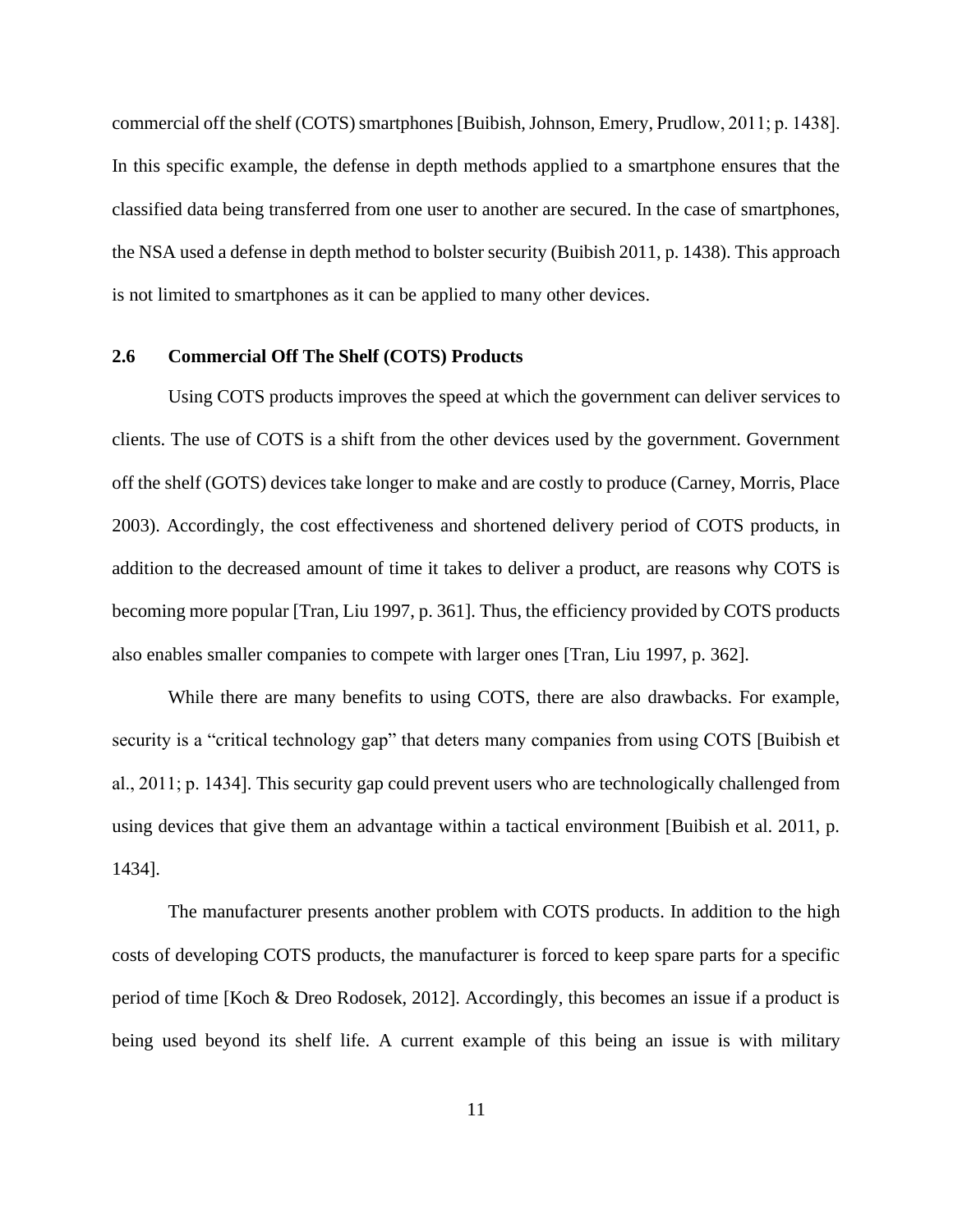equipment, given that such equipment can be sued for about 10-20 years [Koch & Dreo Rodosek, 2012].

The actual manufacturing process to design COTS products is another decision relevant risk a user must evaluate. For example, the design and fabrication of Integrated Circuits (ICs) are commonly executed by a number of companies for one particular product to minimize expenses associate with making the product [Koch & Dreo Rodosek, 2012]. Moreover, users performing tasks with COTS devices do not have the authority to influence the manufacturing process [Koch & Dreo Rodosek, 2012].

#### <span id="page-20-0"></span>**2.7 Simulation Environment:**

The next step is to develop a simulation model that will determine if the risk model will work as designed in a given environment. The first task will be to create a realistic environment. Since most of NSA data is considered classified, access to that data for purpose of this thesis would not be feasible. However, in order to achieve a realistic environment, the environment will need to be dynamic.

Upon reviewing several articles from the Risk Analysis Journal as well as the Reliability Engineering and Systems Safety, there are several methods that have been utilized to create the type of environment for running simulations. The first method is a Monte Carlo approach where random samples are taken from a probability distribution. Computations then can be made on the inputs and results aggregated [Cox, 2012, pp.1607-1629]. One journal article stated the importance of separating out uncertainty from variability and utilizing the two -dimensional Monte Carlo methodology as a simulation model [Bier, 2013, pp. 1899-1907]. Another approach is to utilize a Bayesian Model Averaging approach which allows for inferences to be made when uncertainty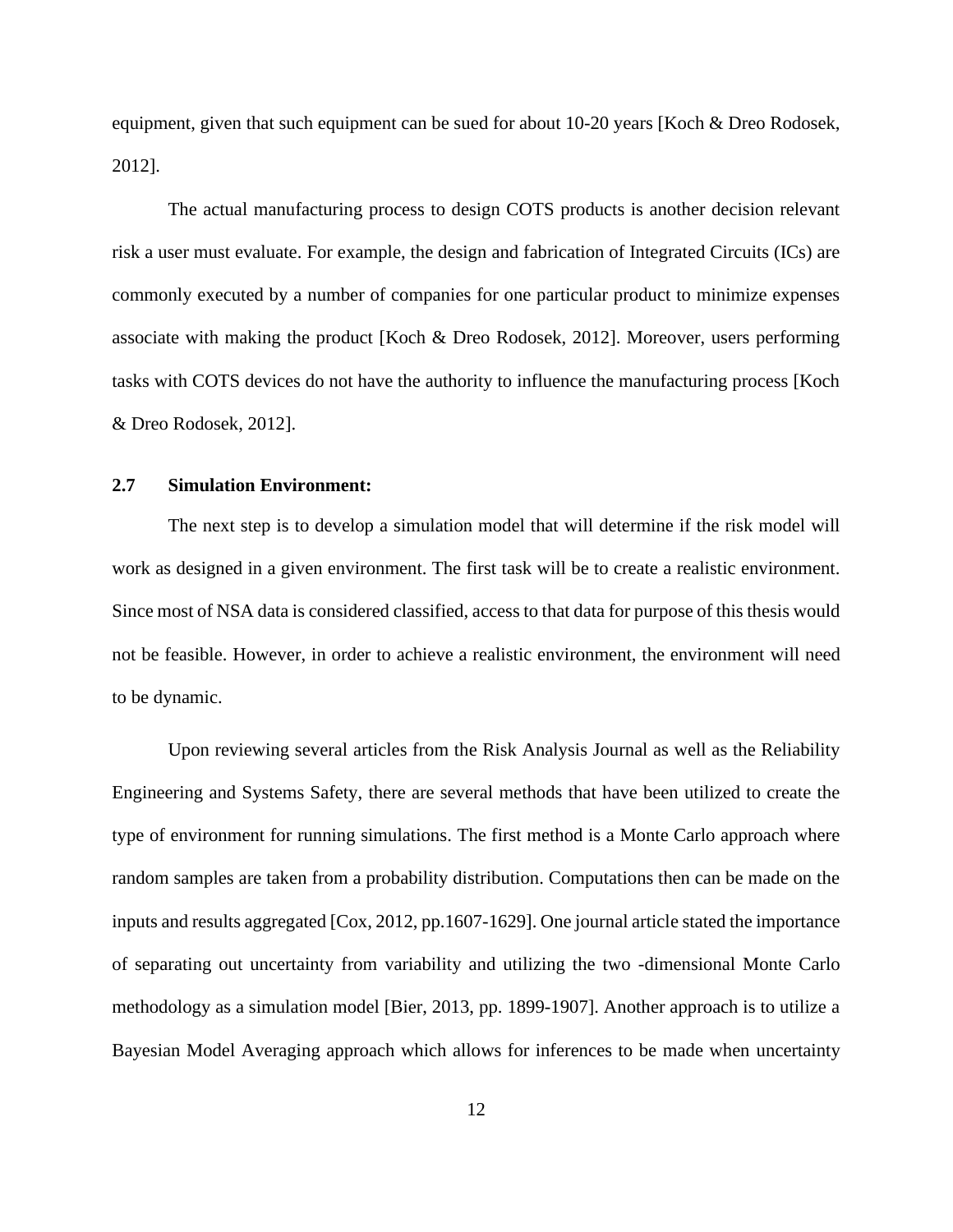exists with the statistical model [Cox, 2012, pp.1607-1629]. The Bayesian approach uses the Bayes' theorem formula. This approach has two nodes that study the cause -and- effect relationship [Shin, 2015, pp. 208-217]. The child factor is focused on the cause element and the parent contains a result element of the child. Ultimately, it allows you to compare one variable with another at one moment in time.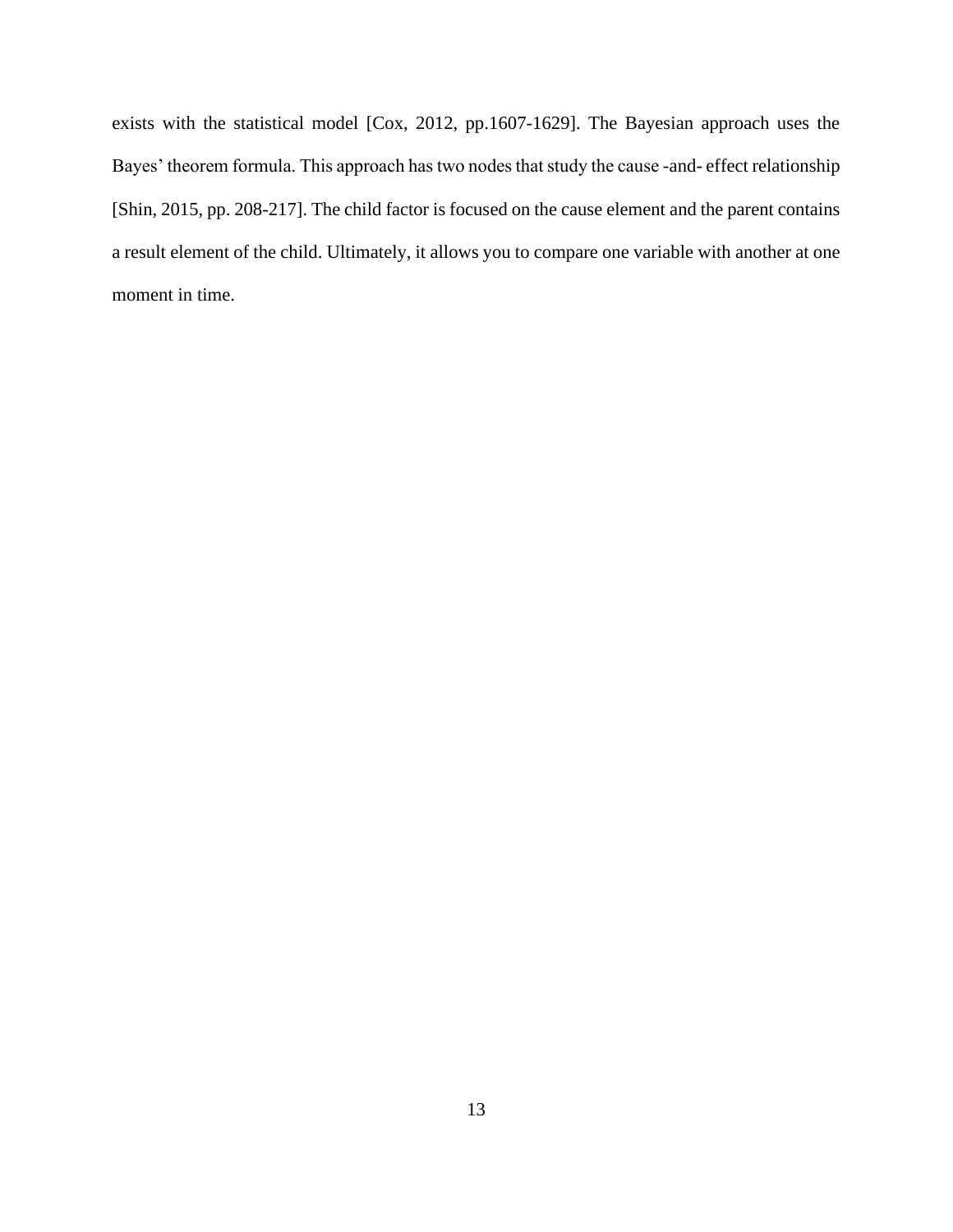#### CHAPTER III

### RISK MODEL AND SIMULATION

### <span id="page-22-1"></span><span id="page-22-0"></span>**3.1 Interdependent Attributes:**

The first phase involved taking a listing of interdependent attributes provided in a briefing given by NSA as part of the 2012 RSA Conference The attributes chosen for this model were selected based on their behaviors matching those expected of an interdependency measurement. The following 10 attributes were selected: algorithm, protocol, code library, codebase, developer, supplier, installer, administrator, operator and compiler. To decide which attributes were most critical, a weighting average system was calculated and then employed a Delphi study to ask NSA experts in the field their opinions of the most critical attributes of a system. Using these weights multiple attributes, each a measure of interdependency, were turned into an overall interdependence measurement.

The outcome of this task enabled the team to focus on a smaller set of interdependent attributes as shown below: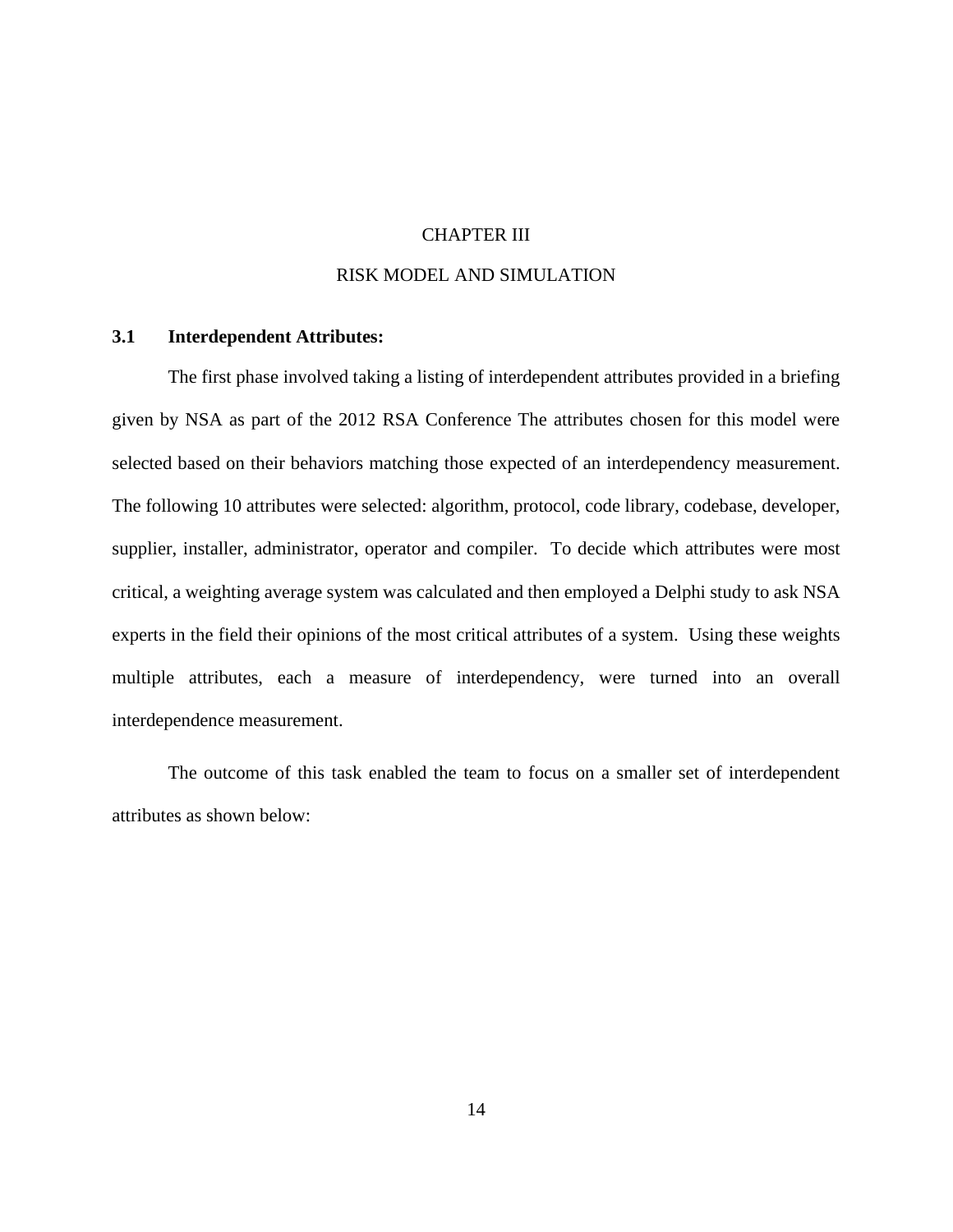| <b>Attribute</b> | % of Total | What is the question to ask?                           | Answer                                            |
|------------------|------------|--------------------------------------------------------|---------------------------------------------------|
|                  |            | Are there any similarities in the algorithms in the    |                                                   |
|                  |            | different layers that would cause additional           |                                                   |
|                  |            | vernabilities? (Ex--Code similarities or Binary        |                                                   |
| Algorithm        | 0.325      | Similarities and Control Flow analysis)                | % (0 to 1)                                        |
|                  |            |                                                        |                                                   |
|                  |            | Are there overlapping protocols on any of the layers?  |                                                   |
| Protocol         | 0.1        | Is there similar protocals within the layers?          | Y or N                                            |
| Code library     | 0.2        | Do any of the layers use the same Code Library?        | Y (integer value from 0 to 1 or % in common) or N |
| Codebase         | 0.2        | Do any of the layers use the same Code Base?           | Y (integer value from 0 to 1 or % in common) or N |
|                  |            |                                                        |                                                   |
| Developer        | 0.025      | Is any of the layers developed by the same developer?  | Y (integer value from 0 to 1) or N                |
|                  |            | Is any of the components of the layers supplied by the |                                                   |
| Supplier         | 0.025      | same supplier?                                         | Y (integer value from 0 to 1) or N                |
| Installer        | 0.025      | Is any of the layers installed by the same installer?  | Y or N                                            |
|                  |            | Is any of the layers adminstered by the same           |                                                   |
| Administrator    | 0.025      | administrator?                                         | Y or N                                            |
|                  |            |                                                        |                                                   |
| Operator         | 0.05       | Are any of the layers operated by the same operator?   | Y (integer value from 0 to 1) or N                |
| Compiler         | 0.025      | Is any of the layers compiler by the same compiler?    | Y or N                                            |

<span id="page-23-1"></span>Table 3.1 Listing of Weighted Attributes

### <span id="page-23-0"></span>**3.2 Calculations:**

The next phase was to develop the risk model. Using the attribute weights developed in the prior chapter, a method to can now be used to combine multiple attributes, each a measure of interdependency between two layers, into an overall interdependence measurement between two layers. This however can't be used directly for calculating the assurance of a multi-layered system. To do this, a layered assurance method must be created to calculate assurance in the layered system given all interdependency measurements between every set of layers. The following calculations were utilized to accomplish this task: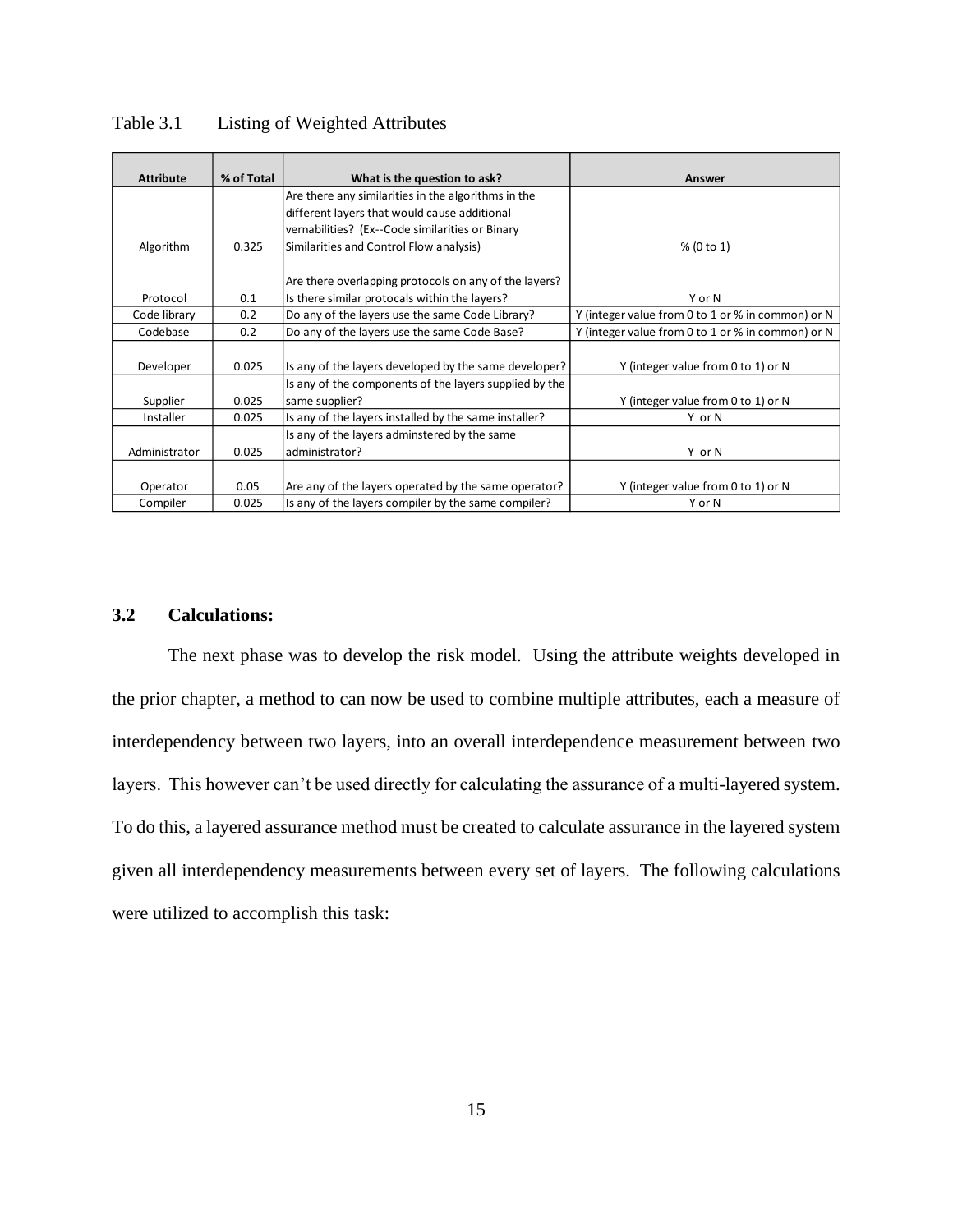| Variables:          |                                                                                             |                            |  |                                                                        |  |
|---------------------|---------------------------------------------------------------------------------------------|----------------------------|--|------------------------------------------------------------------------|--|
|                     | $N_1$ =Number of Layers                                                                     |                            |  |                                                                        |  |
|                     | $-AC_xI$ = Assurance value of Component x as an Individual component                        |                            |  |                                                                        |  |
|                     | -ID <sub>xy</sub> = InterDependence of component <b>x</b> in relation to component <b>y</b> |                            |  |                                                                        |  |
|                     | $-AC_xL =$ Assurance value of Component x within the Layered solution                       |                            |  |                                                                        |  |
|                     | $-A_{15}$ = Assurance of the Layered Solution                                               |                            |  |                                                                        |  |
|                     |                                                                                             |                            |  |                                                                        |  |
|                     |                                                                                             |                            |  |                                                                        |  |
| Ranges:             |                                                                                             |                            |  |                                                                        |  |
| $ID_{XY}$ : 0 <-> 1 |                                                                                             |                            |  |                                                                        |  |
|                     |                                                                                             |                            |  | O means layer x and layer y are completely independent from each other |  |
|                     |                                                                                             | 1 means they are identical |  |                                                                        |  |
| Equations:          |                                                                                             |                            |  |                                                                        |  |
|                     | $AC_xL = AC_xI^*$ (multiply all of $ID_{XY}$ where $y < x$ )                                |                            |  |                                                                        |  |
|                     | $A_{15} = 1 - (1 - AC_1L)^* (1 - AC_2L)^*  * (1 - AC_{N1}L)$                                |                            |  |                                                                        |  |

<span id="page-24-1"></span>Figure 3.1 Listing of Calculations used in Simulation

# <span id="page-24-0"></span>**3.2.2 Method for calculating Assurance value of Component x within the Layered solution (ACXL )**

### **Variables**:

 $-AC_XI =$  **Assurance value of Component <b>x** as an Individual component

 $-ID_{XY}$  = **I**nter**D**ependence of component **x** in relation to component **y** 

The value assigned is in the range from 0 to 1

0 implies layer x and layer y are completely independent from each other

1 implies they are identical

To compute the value of  $AC_xL$  the assurance value of component x as an individual component is

multiplied by the product of interdependence values of layered neighbors or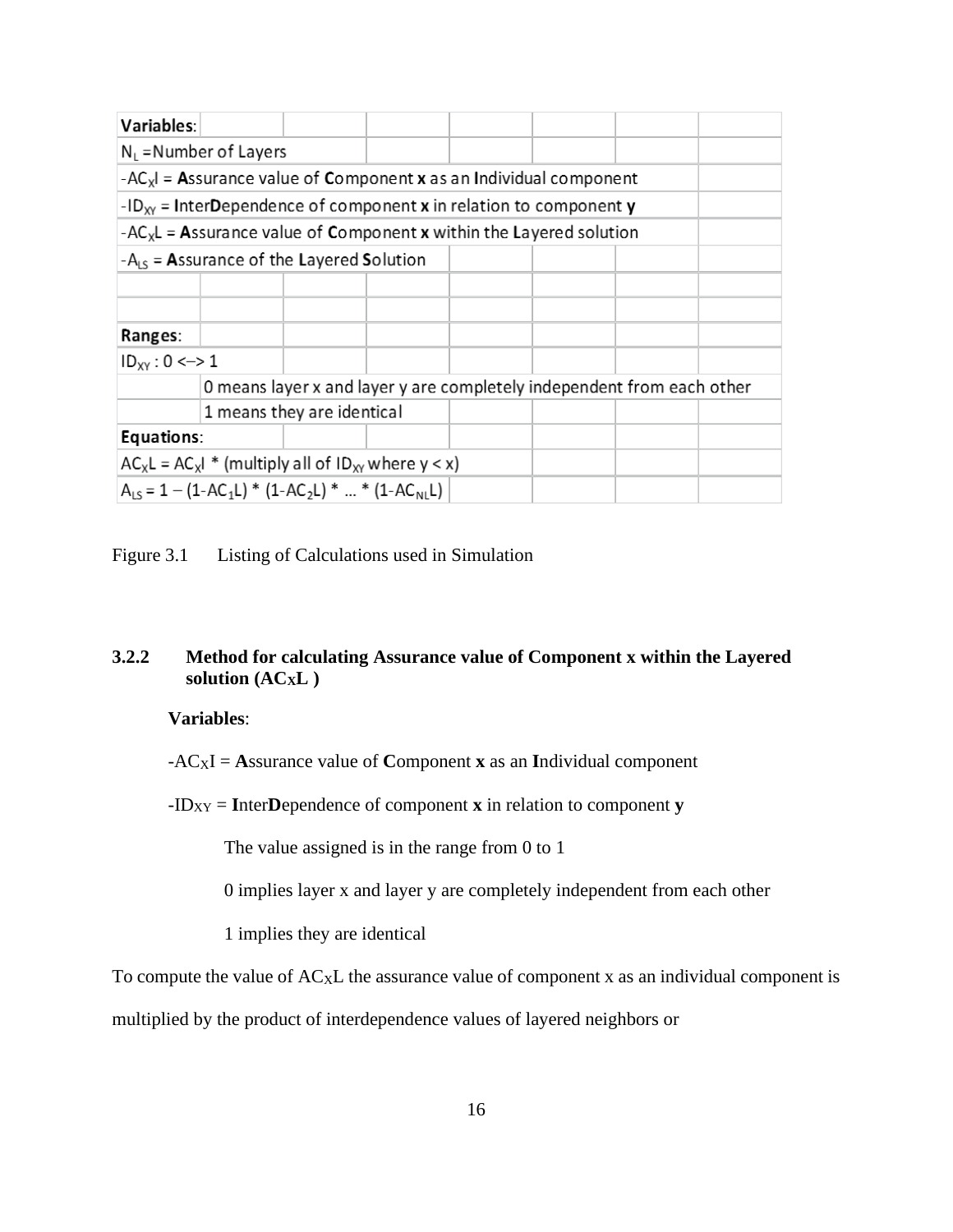$$
AC_XL = AC_XI * (multiply all of ID_{XY} where y < x).
$$
\n(3.1)

While not able to measure the risk caused by a patient attacker with the attributes, an estimate was developed for the risk of a system based on the known vulnerabilities each layer in the system has as well as the location of the layer in the system. The following is the method used to adjust the assurance based on time.

# <span id="page-25-0"></span>**3.2.3 Time-adjusted Total Potential Vulnerability**

Each identified layer (l) has a total potential vulnerability (TPV) based on the number of days since installation (D) or

$$
TPV (l, D) \t\t(3.2)
$$

#### At installation  $D = 0$ .

Each layer can also be reset or removed separately. When that is the case, then the entire total potential vulnerability is eliminated or

$$
TPV(l, D) = 0.\t\t(3.3)
$$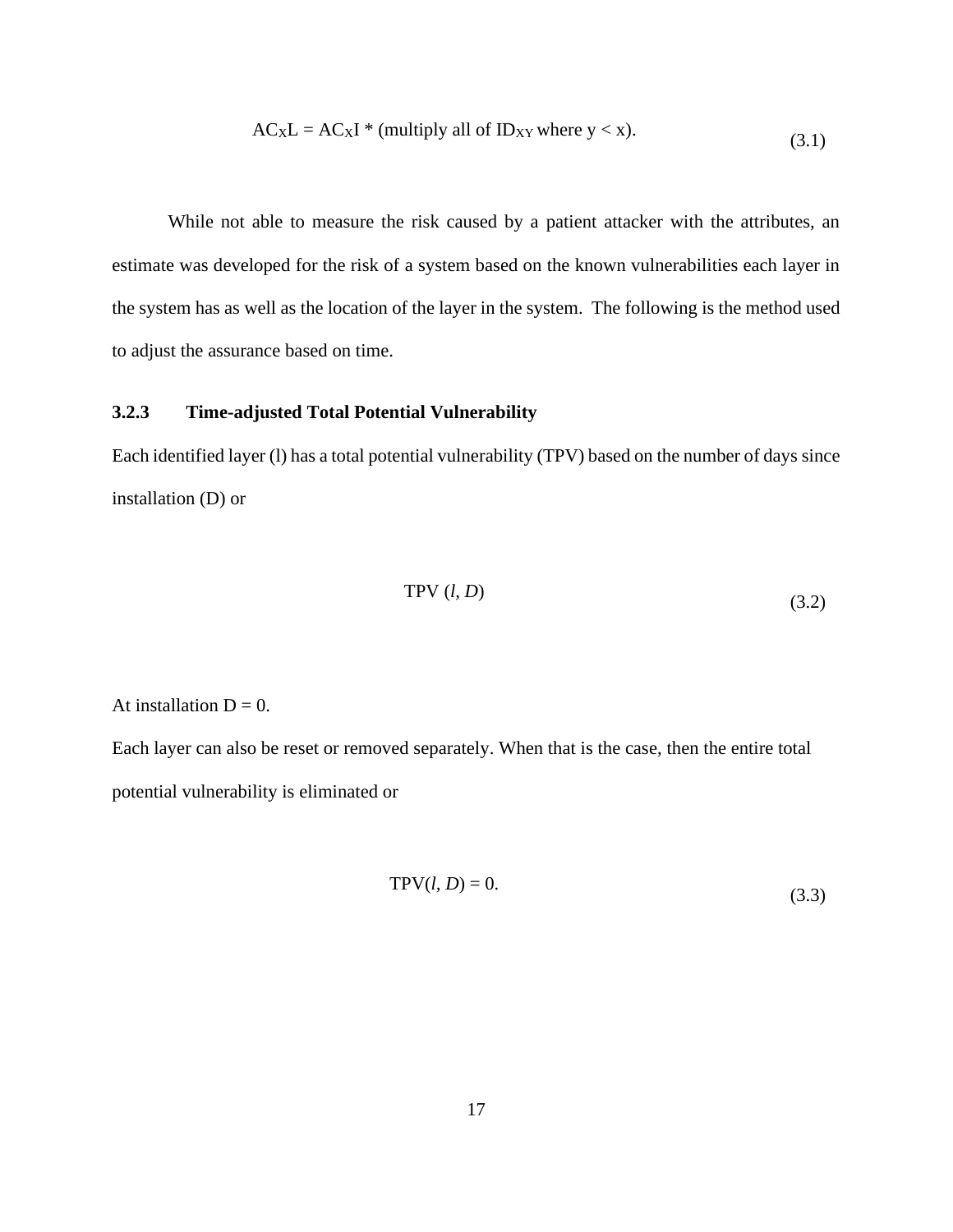For each layer, there is a risk of break-in. This risk is measured per day and set at a constant value of .05 or

$$
r(BreakIn) = .05.
$$
 (3.4)

Layers can also possess a known but unpatched vulnerability at a point in time. The point-in-time measure corresponds with a TPV time factor D. If a layer *l* on day *D* possessed an unpatched vulnerability then

Is\_Vuln (*l*,*D*) = 1. 
$$
(3.5)
$$

If there are no known unpatched vulnerabilities the above equation is set to 0 or

Is\_Vuln 
$$
(l, D) = 0.
$$
 (3.6)

To model the progression of the layered assurance, start with the install date of the level or

$$
TPV (l, 0) = 0.
$$
 (3.7)

Beginning at level 0, the total potential vulnerability of the current day or

$$
TPV(0,D) \tag{3.8}
$$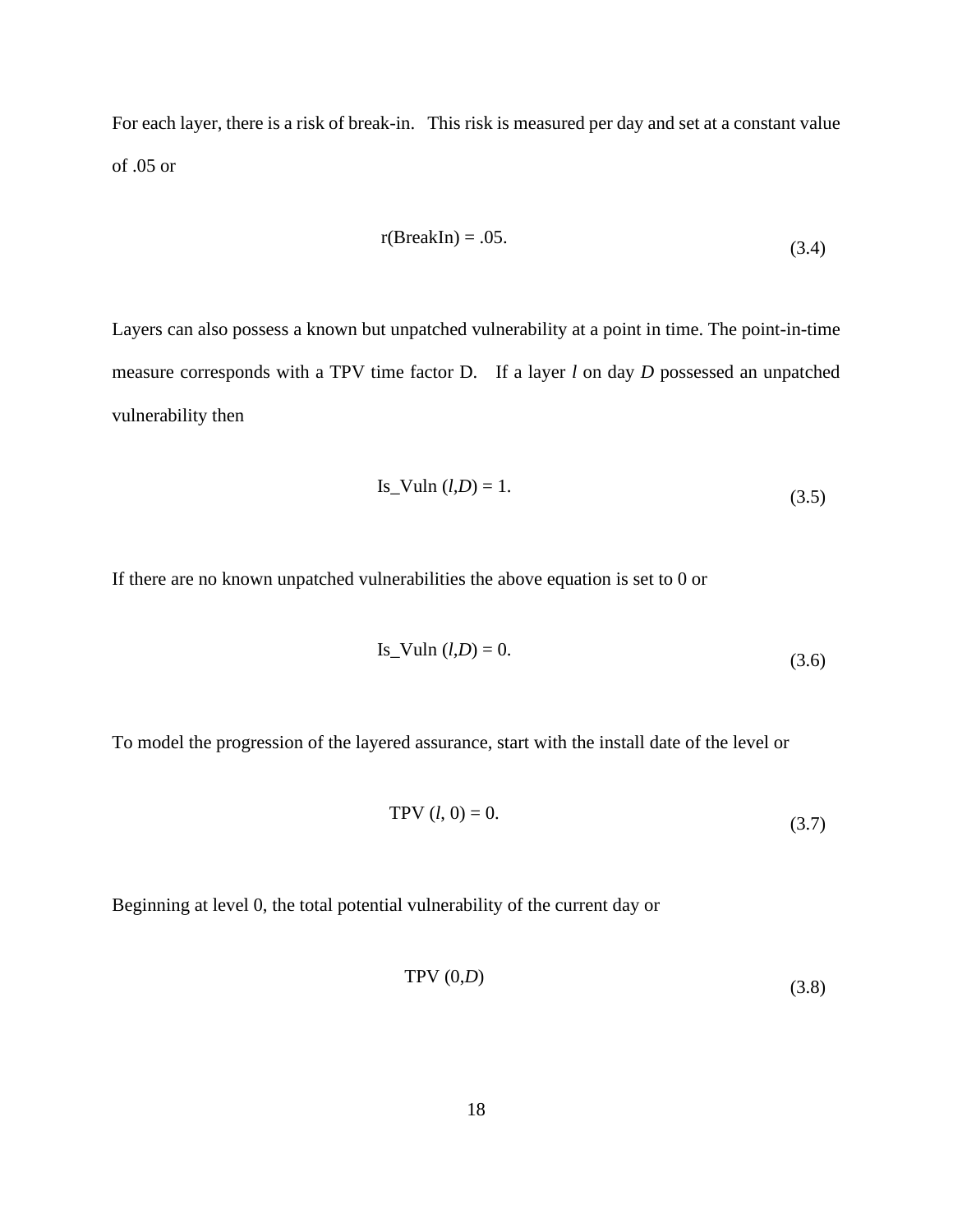is equal to the total potential vulnerability of the previous day(TPV (0*, D-1*) ) plus any known level vulnerabilities (is\_Vuln (0, *D*)) multiplied by the risk of a break in for level 0 or

TPV 
$$
(0, D) = TPV (0, D-1) + is_Vuln (0, D) * r(BreakIn)
$$
. (3.9)

Consequently, to compute the potential vulnerability of the current day for any level *l*, the total potential vulnerability for *l* is (given the formula above) multiplied by the total potential vulnerability of the subsequent previous layer or

TPV 
$$
(l, D) = \text{TPV } (l, D-l) + \text{is_Vuln } (l, D)^* \text{r(BreakIn)} * \text{TPV}(l-l, D)
$$
 (3.10)

Having calculated the total potential vulnerability or TPV (*l, D*), the **A**ssurance value of **Component <b>x** (Layer x) within the Layered solution (AC<sub>X</sub>L, See section 2 below for the calculation of  $AC_xL$ ) can now be adjusted for time adjusted vulnerabilities by multiplying  $AC_xL$  by 1 minus the total potential vulnerability calculated for the current day (*D*) or

$$
AC_XLt = AC_XL * (1-TPV(x, D))
$$
\n(3.11)

giving the time-adjusted layered assurance value**.**

Using the time-adjusted layered assurance value, the entire Assurance of the entire Assurance of the Layered Solution (ALS) was calculated. The ALS is calculated by subtracting 1 minus the product of 1 minus each layer's  $AC_xLt$ , where x starts at 1 up to the maximum number of layers  $(N_L)$ .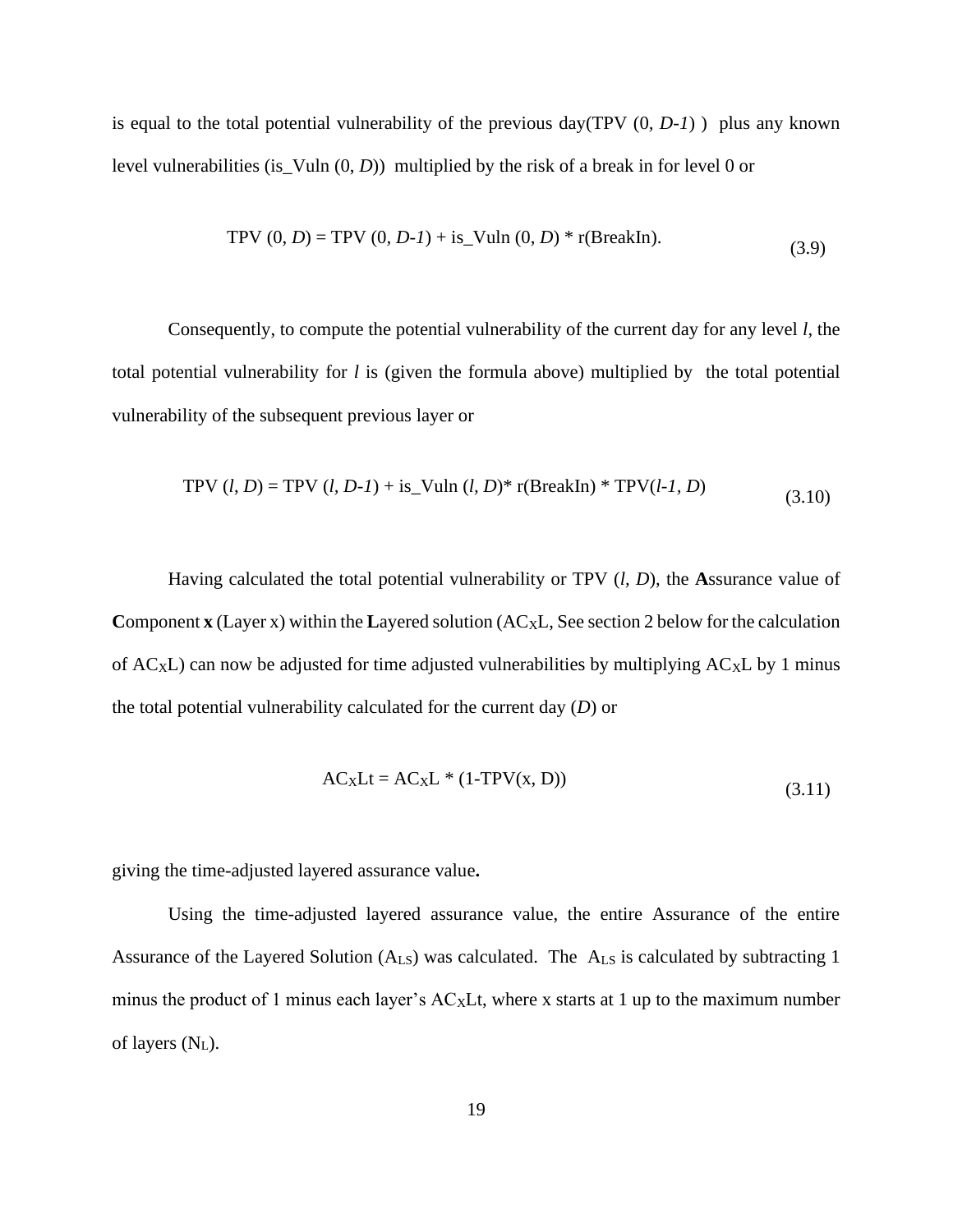$$
A_{LS} = 1 - (1 - AC_1Lt) * (1 - AC_2Lt) * ... * (1 - AC_NLt)
$$
\n(3.12)

#### <span id="page-28-0"></span>**3.3 Simulation:**

Now it was time to determine if a simulation could be built to not only model a patient attacker, but to also model the dynamic nature of a SCADA environment that contains a vulnerability and is able to correct the vulnerability. The following flow chart was put together to walk through the steps that were needed to build the simulation model.

<span id="page-28-1"></span>



Prior to building the actual simulation model, it was important to define all inputs and outputs of every layer and level of the risk model. One key parameter is delineating the interdependency between different layers and levels of the chosen risk model. This can be accomplished by utilizing the Input-Output Model as introduced by Wassily Leontief [Santos, 2007, pp.1283-1297]. The I-O model allows for interconnectedness within layers and levels to be described from a quantitative perspective. Once this is clearly understood, then the next step is to utilize software such as Agena RiskPro Version 6, Matlab, or even Excel to clearly see and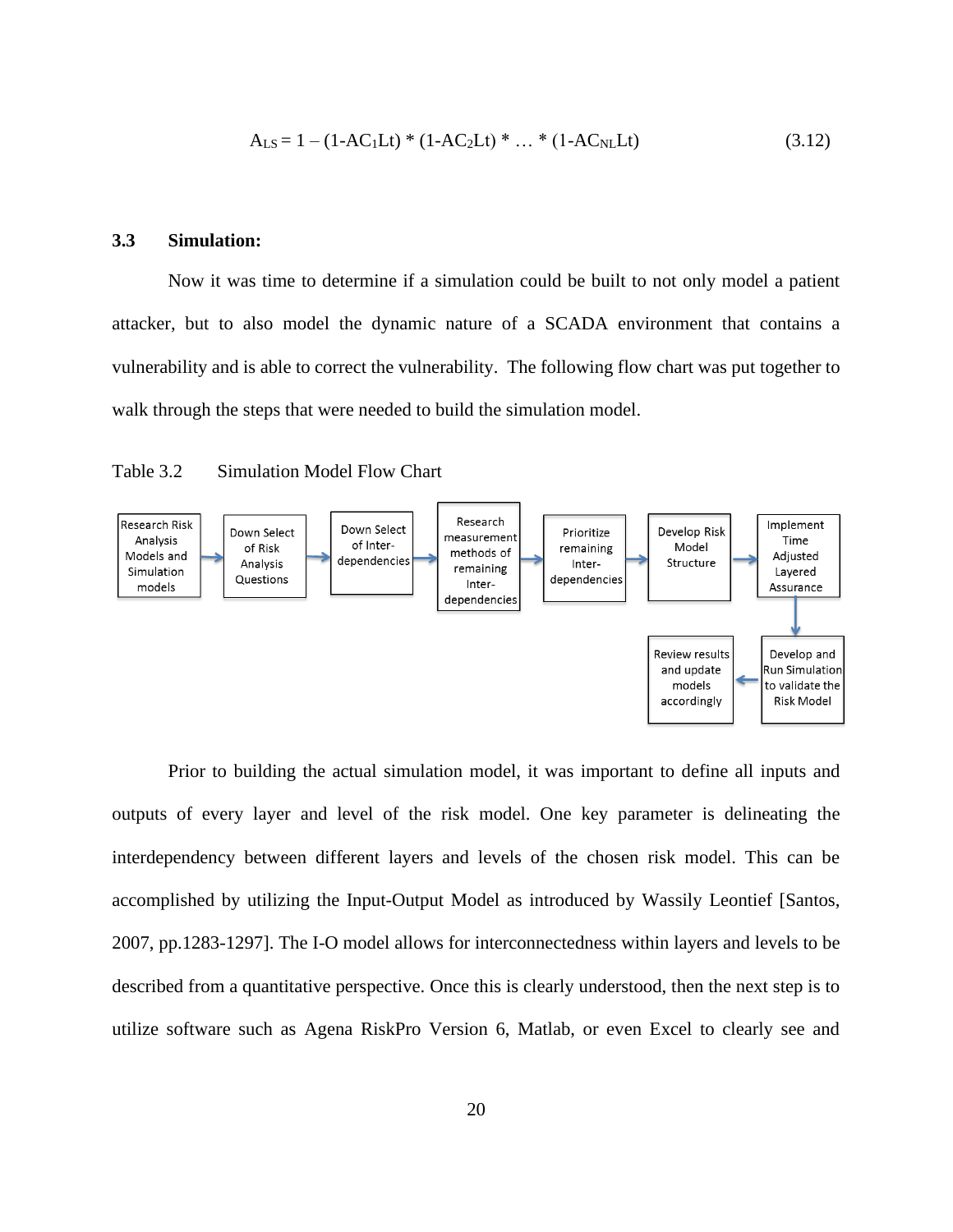understand the interactions between the different layers [Shin, 2015, pp. 208-217]. For this model, Microsoft Excel was utilized.

Step 1 of building the simulation model was to incorporate the attributes that each layer of security could possibly have along with assigning each an interdependency calculation. Interdependency was identified by asking certain questions of each attribute. If the answer is no, then interdependency did not exist between that attribute and another attribute. If the answer was

yes, then interdependency between attributes did indeed exist. Once interdependency was known to exist, meaning an answer was yes, the next task was to determine the percentage of interdependency by assigning a value of 0 to 1. The list of questions for each attribute and the answer type is shown in the table below.

| <b>Attribute</b> | % of Total | What is the question to ask?                           | <b>Answer</b>                                     |
|------------------|------------|--------------------------------------------------------|---------------------------------------------------|
|                  |            | Are there any similarities in the algorithms in the    |                                                   |
|                  |            | different layers that would cause additional           |                                                   |
|                  |            | vernabilities? (Ex--Code similarities or Binary        |                                                   |
| Algorithm        | 0.325      | Similarities and Control Flow analysis)                | % (0 to 1)                                        |
|                  |            |                                                        |                                                   |
|                  |            | Are there overlapping protocols on any of the layers?  |                                                   |
| Protocol         | 0.1        | Is there similar protocals within the layers?          | Y or N                                            |
| Code library     | 0.2        | Do any of the layers use the same Code Library?        | Y (integer value from 0 to 1 or % in common) or N |
| Codebase         | 0.2        | Do any of the layers use the same Code Base?           | Y (integer value from 0 to 1 or % in common) or N |
|                  |            |                                                        |                                                   |
| Developer        | 0.025      | Is any of the layers developed by the same developer?  | Y (integer value from 0 to 1) or N                |
|                  |            | Is any of the components of the layers supplied by the |                                                   |
| Supplier         | 0.025      | same supplier?                                         | Y (integer value from 0 to 1) or N                |
| Installer        | 0.025      | Is any of the layers installed by the same installer?  | Y or N                                            |
|                  |            | Is any of the layers adminstered by the same           |                                                   |
| Administrator    | 0.025      | administrator?                                         | Y or N                                            |
|                  |            |                                                        |                                                   |
| Operator         | 0.05       | Are any of the layers operated by the same operator?   | Y (integer value from 0 to 1) or N                |
| Compiler         | 0.025      | Is any of the layers compiler by the same compiler?    | Y or N                                            |

<span id="page-29-0"></span>Table 3.3 List of Attribute Questions

The next step was to develop a method to have the answers automatically generated by the simulation. Microsoft Excel Random Number generator was used to develop the yes or no response along with an integer value of 0 to 1 which would also represent a percent of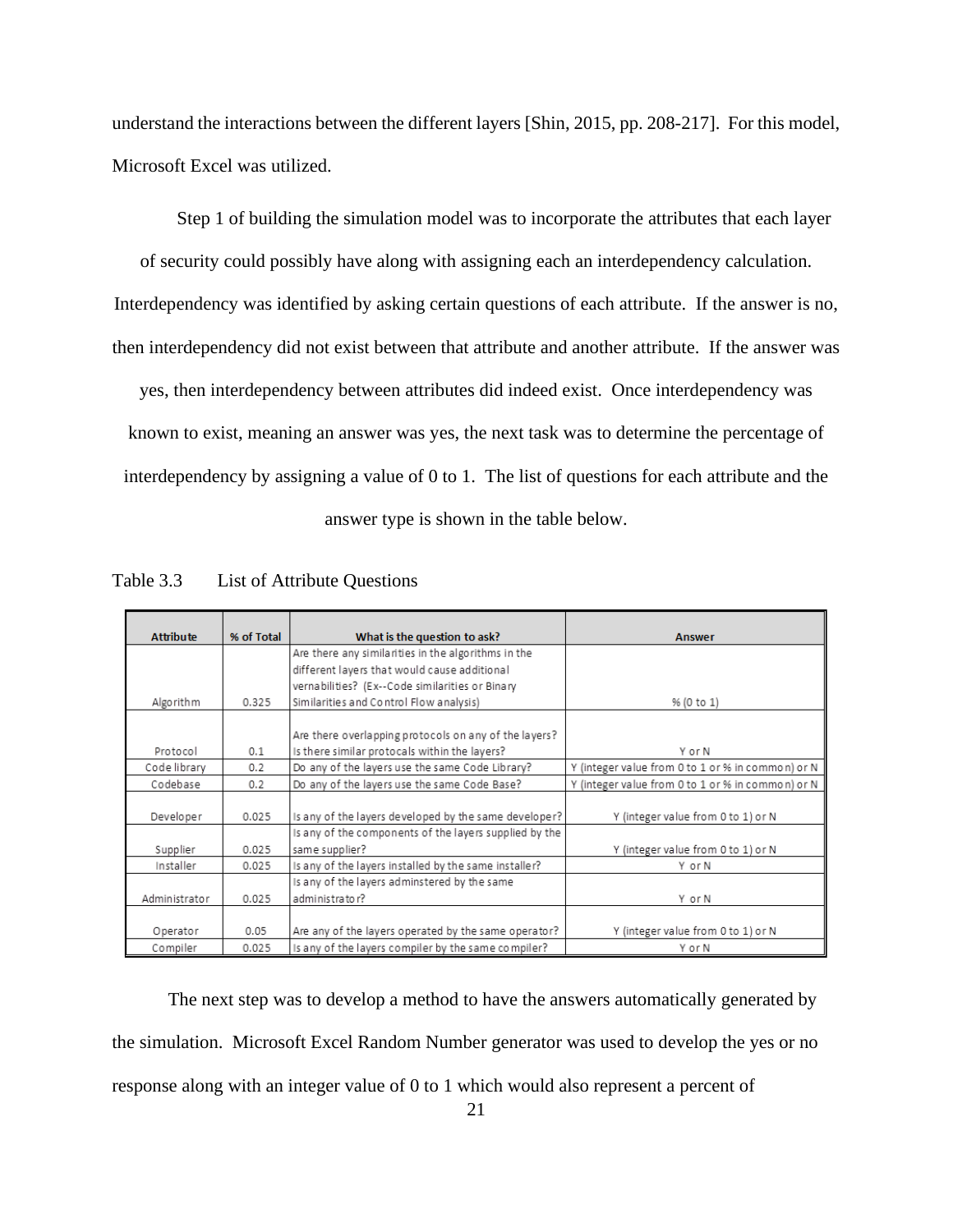interdependency. Since each layer of security is assumed to have 10 attributes, then every layer of security would have to be assessed. As shown in the table below, each row represents a layer of security, and each column represents one of the 10 attributes. Using the Excel random number generator, a value is assigned to each attribute on each layer, and then the total or aggregate interdependency was determined by multiplying the value across each of the attributes.

<span id="page-30-0"></span>

|  | Table 3.4 | Attribute Interdependence Value |  |  |  |
|--|-----------|---------------------------------|--|--|--|
|--|-----------|---------------------------------|--|--|--|

|                           |          |              |         |              |         |                  |         | <b>Attribute Risk Weighting</b> |         |                  |         |               |         |                 |         |           |         |                 |
|---------------------------|----------|--------------|---------|--------------|---------|------------------|---------|---------------------------------|---------|------------------|---------|---------------|---------|-----------------|---------|-----------|---------|-----------------|
| 0.325                     | 0.1      |              | 0.2     |              | 0.2     |                  | 0.025   |                                 | 0.025   |                  | 0.025   |               | 0.025   |                 | 0.05    |           | 0.025   |                 |
| Algorithm                 | Protocol | Code Ilbrary |         | Codebase     |         | <b>Developer</b> |         | Supplier                        |         | <b>Installer</b> |         | Administrator |         | <b>Operator</b> |         | Complier  |         | Interdependence |
| % (0 to 1) Y or N Y Value |          | Y or N       | Y Value | Y or N       | Y Value | Y or N           | Y Value | Y or N                          | Y Value | Y or N           | Y Value | Y or N        | Y Value | Y or N          | Y Value | Y or N    | Y Value | Value (Idxy)    |
| 0.594551                  | 0        | N            | 0       | N            | 0       | $\mathbf{v}$     | 0.8987  | $\mathbf{v}$                    | 0.3736  | N                | 0       | Ν             | 0       | $\mathbf{v}$    | 0.9979  | w         | 0.2764  | 0.281840809     |
| 0.963303                  | O        | Ν            | 0       | A.P          | 0.048   | Ν                | o       | N                               |         | N                | 0       | N             | 0       | $\mathbf{v}$    | 0.5174  | N         | 0       | 0.348543821     |
| 0.990337                  | O        | $\mathbf{v}$ | 0.6917  | N            | 0       | N                |         | <b>A</b>                        | 0.8121  | $\mathbf{v}$     | 0.1068  | N             | o       | Ν               | o       | <b>SF</b> | 0.4596  | 0.494672057     |
| 0.479777                  | 0.6047   | $\sim$       | 0.4291  | $\mathbf{v}$ | 0.8605  | $\mathbf{v}$     | 0.4119  | Ν                               |         | Ν                | 0       | $\mathbf{v}$  | 0.8754  | $\mathbf{v}$    | 0.851   | Ν         | 0       | 0.549053403     |
| 0.856879                  | 0.8033   | $\mathbf{v}$ | 0.2921  | N            | 0       | s.e              | 0.6239  | S.P                             | 0.0428  | $\mathbf{v}$     | 0.321   | Ν             | 0       | $\mathbf{v}$    | 0.2025  | N         | 0       | 0.452051545     |
| 0.273711                  | O        | N            | 0       | N            | 0       | <b>A</b>         | 0.9398  |                                 | 0.379   | N                | ٥       | $\mathbf{v}$  | 0.3352  | Ν               | o       | N         | 0       | 0.130306523     |
| 0.703467                  | o        | Ν            | 0       | A.P          | 0.0651  | Ν                | 0       | S.P                             | 0.799   | $\mathbf{v}$     | 0.5565  | Ν             | 0       | $\mathbf{v}$    | 0.4301  | M         | 0.7699  | 0.316288671     |
| 0.171329                  | O        | N            | 0       | A.P          | 0.3587  | N                | o       | A.P                             | 0.0599  | N                | 0       | <b>SP</b>     | 0.3311  | $\mathbf{v}$    | 0.9077  | S.P       | 0.463   | 0.19415569      |
| 0.41598                   | O        | And in       | 0.4635  | NP.          | 0.1541  | N                |         | N                               |         | Ν                | ٥       | N             | o       | Ν               | O       | Ν         | o       | 0.258716549     |
| 0.604957                  | D        |              | 0.8548  |              | 0.8737  | Ν                |         | N                               |         | N                | 0       |               | 0.955   |                 | 0.0147  |           | 0.8699  | 0.59066988      |

Once interdependency for each layer was known, the next step in the simulation was to calculate assurance. Assurance was calculated for each component or layer of the system along and then the prior interdependency calculation was tied into each layer. This interdependent value could increase, decrease, or keep the assurance value the same for the layer. A total assurance value could then be calculated for that particular security layer of the system. This same set of calculations could then be applied to all layers of security and a total assurance value cold be applied to the total layered solution or to the total system. The equations used and their definition is shown in the tables below for clarity.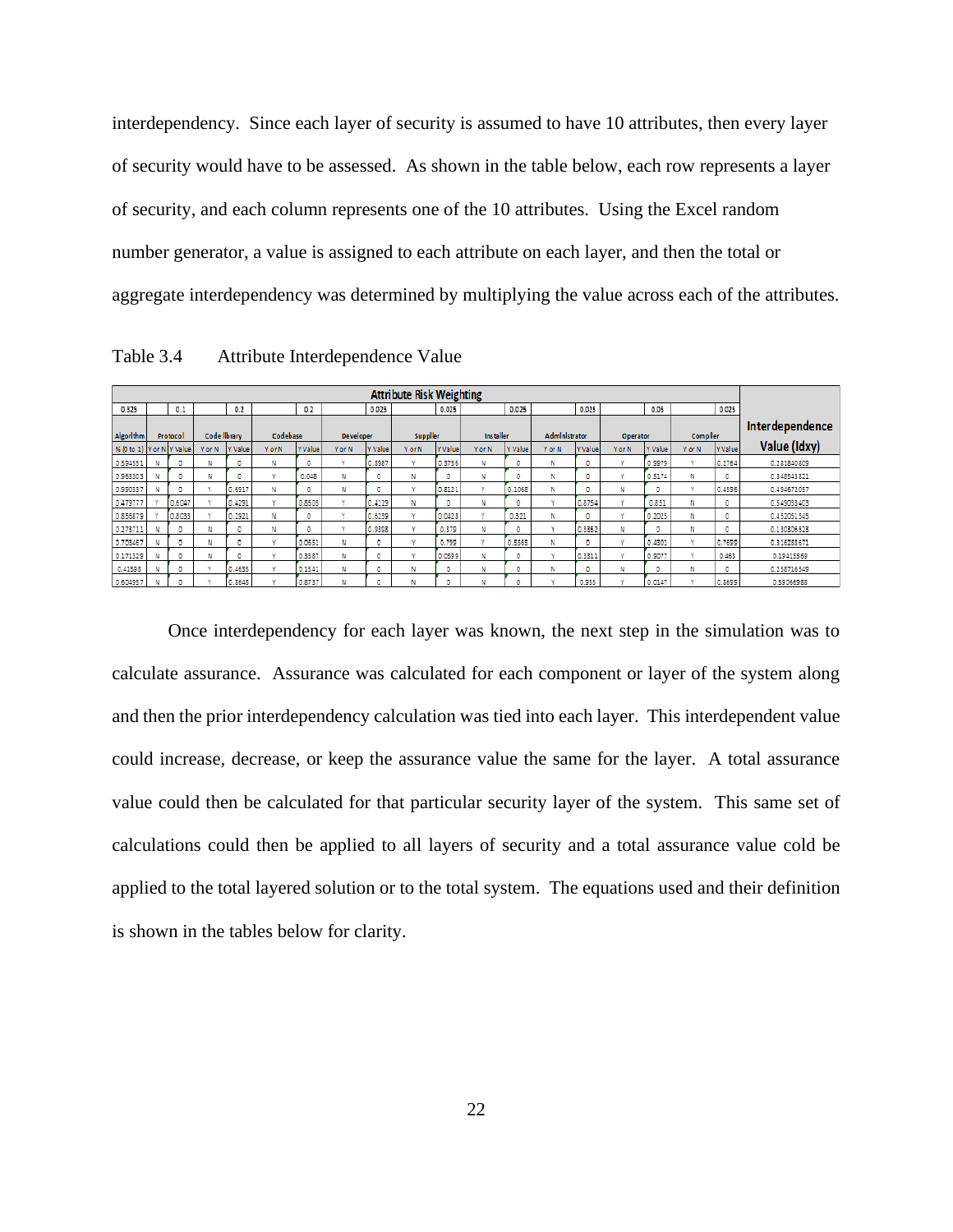| Variables:                                                             |
|------------------------------------------------------------------------|
|                                                                        |
| N <sub>1</sub> =Number of Layers                                       |
| $-AC_xI$ = Assurance value of Component x as an Individual component   |
| $-1D_{xy}$ = InterDependence of component x in relation to component y |
| $-AC_xL =$ Assurance value of Component x within the Layered solution  |
| $-ALS$ = Assurance of the Layered Solution                             |
| Equations:                                                             |
| $AC_xL = AC_xI * (multiply all of ID_{XY} where y < x)$                |
| $A_{LS} = 1 - (1 - AC_1L)^* (1 - AC_2L)^*  * (1 - AC_{NL}L)$           |
|                                                                        |
| Ranges:                                                                |
| $ID_{yy}$ : 0 <-> 1                                                    |
| O means layer x and layer y are completely independent from each other |
|                                                                        |

#### **Variables:**

-NL =Number of Layers

-AC<sub>x</sub>I = Assurance value of Component x as an Individual component

-ID<sub>xy</sub> = InterDependence of component  $x$  in relation to component  $y$ 

-AC<sub>x</sub>L = Assurance value of Component x within the Layered solution

-ALS = Assurance of the Layered Solution

-IxMax = maximum effect of 1 interdependence measurement on x

#### **Assumptions:**

-Assume each layer can affect an equal proportion of the assurance of other layers -Maximum effect of interdependence would reduce the effectiveness of the layered solution to that of 1 layer

#### Ranges:

 $ID_{XY}$ : 0 <-> 1

#### **Equations:**

 $1 \times Max = (AC_xI - (1 - (AC_xI^(1/N_L))) ) / (N_L - 1)$  $AC_xL = AC_xI * (multiply all of ID_{XY\text{ where }y\lt x)}$  $A_{LS} = 1 - (1 - AC_1L) * (1 - AC_2L) * ... * (1 - AC_{NL}L)$ 

<span id="page-31-0"></span>Figure 3.2 Simulation Variables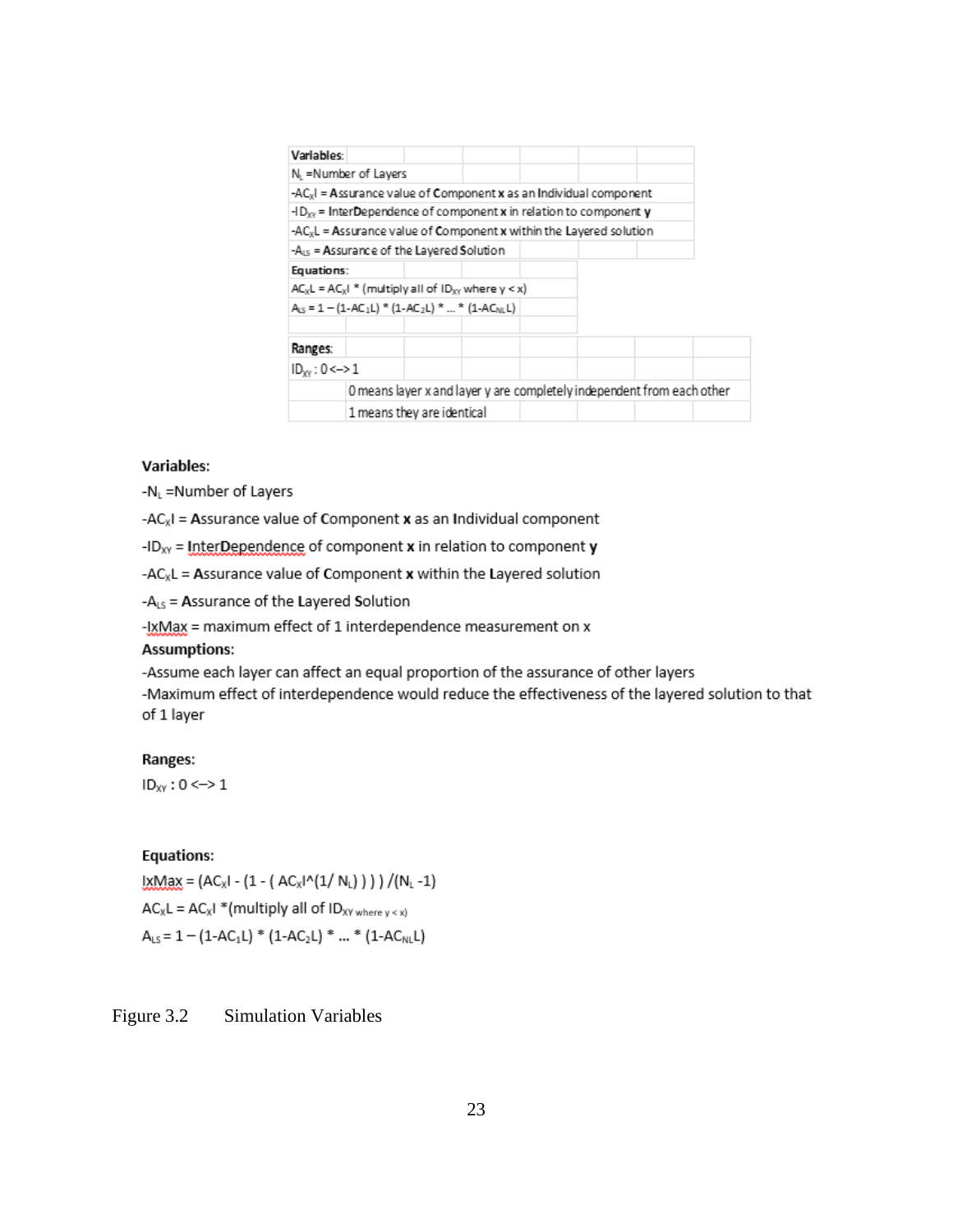To perform the above task in Excel, the random number generator was once again applied to each of the equations above, and the end result is reflected in the below table.

|                           |                  |                   | Layer I                                 |                                        |                                               | Layer II   | Layer III  |            |                                      |
|---------------------------|------------------|-------------------|-----------------------------------------|----------------------------------------|-----------------------------------------------|------------|------------|------------|--------------------------------------|
| $ID_{AB}$<br>$\mathbf{r}$ | $ID_{AC}$<br>l v | $AD_{BC}$<br>l v. | <b>ACxI</b><br>$\overline{\phantom{a}}$ | <b>ACxL</b><br>$\overline{\mathbf{v}}$ | ACxI <sub>2</sub><br>$\overline{\phantom{a}}$ | ACxL3      | ACxI4      | ACxL5      | $\vert \downarrow \vert$<br>$A_{15}$ |
| 0.5572504                 | 0.73773701       | 0.06073342        | 0.85621853                              | 0.85621853                             | 0.58342705                                    | 0.25831209 | 0.85960817 | 0.21175146 | 0.9159404                            |
| 0.73773701                | 0.06073342       | 0.11602049        | 0.01441184                              | 0.01441184                             | 0.2950244                                     | 0.07737398 | 0.55734065 | 0.46275571 | 0.51146803                           |
| 0.06073342                | 0.11602049       | 0.2036867         | 0.66455694                              | 0.66455694                             | 0.13997025                                    | 0.13146938 | 0.77737149 | 0.54721094 | 0.86808327                           |
| 0.11602049                | 0.2036867        | 0.43597271        | 0.69030125                              | 0.69030125                             | 0.11925778                                    | 0.10542144 | 0.06823512 | 0.03064729 | 0.73144096                           |
| 0.2036867                 | 0.43597271       | 0.15793471        | 0.9356833                               | 0.9356833                              | 0.13755471                                    | 0.10953664 | 0.49250606 | 0.23391467 | 0.95612502                           |
| 0.43597271                | 0.15793471       | 0.3465691         | 0.7343198                               | 0.7343198                              | 0.12320237                                    | 0.0694895  | 0.13534297 | 0.07446997 | 0.77119212                           |
| 0.15793471                | 0.3465691        | 0.22415673        | 0.27155525                              | 0.27155525                             | 0.52335486                                    | 0.44069896 | 0.38810567 | 0.19675404 | 0.67274161                           |
| 0.3465691                 | 0.22415673       | 0.67198483        | 0.6771553                               | 0.6771553                              | 0.46270554                                    | 0.3023461  | 0.78086434 | 0.19872089 | 0.81952481                           |
| 0.22415673                | 0.67198483       | 0.44070892        | 0.6517992                               | 0.6517992                              | 0.23324876                                    | 0.18096448 | 0.52601788 | 0.09650112 | 0.74233221                           |
| 0.67198483                | 0.44070892       | 0.31369775        | 0.78568413                              | 0.78568413                             | 0.20665994                                    | 0.0677876  | 0.45638735 | 0.17518097 | 0.83521113                           |
| 0.44070892                | 0.31369775       | 0.61476403        | 0.15655167                              | 0.15655167                             | 0.0591129                                     | 0.03306132 | 0.10493549 | 0.02774372 | 0.20706393                           |
| 0.31369775                | 0.61476403       | 0.54447891        | 0.97360709                              | 0.97360709                             | 0.43855389                                    | 0.30098052 | 0.757927   | 0.13300339 | 0.98400464                           |
| 0.61476403                | 0.54447891       | 0.30262524        | 0.02790756                              | 0.02790756                             | 0.09618428                                    | 0.03705364 | 0.28990671 | 0.09209435 | 0.15013415                           |
| 0.54447891                | 0.30262524       | 0.22871128        | 0.90818552                              | 0.90818552                             | 0.56888321                                    | 0.2591383  | 0.66281264 | 0.35651186 | 0.95622876                           |

<span id="page-32-0"></span>Table 3.5 Assurance Value for Each Layer

The final step of the simulation was to account for the dynamic nature of a security system in that some vulnerabilities are fixed within a certain time frame. The first step was to assign a value which basically defined the chance of a vulnerability occurring as well as the maximum chance of a break-in in that layer. The maximum vulnerability risk factor along with the maximum chance of break-in factor was both set to 0.05. Both factors were generated using the Excel random number generator which was set between 0 and 0.05. Since this model assumed some vulnerabilities were corrected within 20 days, this value was automated by using a True/False random generator feature in Excel as well. The total value of vulnerability or break-in occurring was calculated by adding the total across each layer and determining if the value was above 0.05.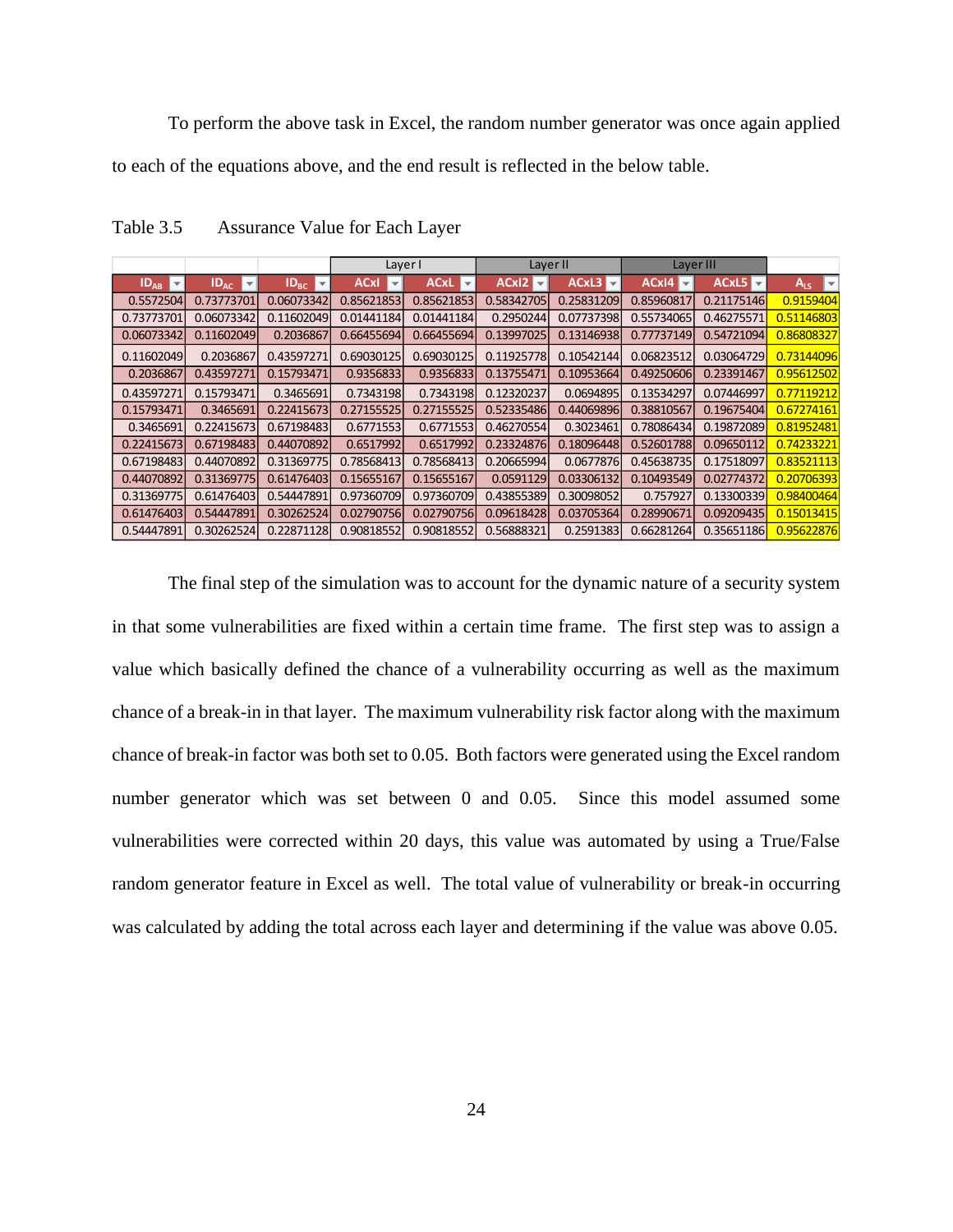|                                   |                  |                        | chance of vulnerability chance of vulnerability chance of vulnerability Vulnerability Occurred Vulnerability Occurred Vulnerability Occurred |                   |                     |                        |                        |                        |
|-----------------------------------|------------------|------------------------|----------------------------------------------------------------------------------------------------------------------------------------------|-------------------|---------------------|------------------------|------------------------|------------------------|
| Maximum Vulnera bility Risk:      | occuring Layer 1 |                        | <b>Net occuring Layer 2</b>                                                                                                                  | Coccuring Layer 3 | L <sub>aver 1</sub> | $\blacksquare$ Layer 2 | $\blacksquare$ Layer 3 |                        |
|                                   | 0.05             | 0.016025973            | 0.003839191                                                                                                                                  | 0.037240873       |                     | $\Omega$               | $\Omega$               |                        |
| Maximum Chance of break-in        |                  | 0.001903125            | 0.020639373                                                                                                                                  | 0.039660509       |                     | о                      | 0                      |                        |
|                                   | 0.05             | 0.027041213            | 0.015826451                                                                                                                                  | 0.001737935       |                     | $\mathbf{o}$           | $\mathbf{O}$           |                        |
|                                   |                  | 0.007602176            | 0.025664588                                                                                                                                  | 0.013713193       |                     | $\Omega$               | $\Omega$               |                        |
|                                   |                  | 0.036273487            | 0.003612384                                                                                                                                  | 0.001231534       |                     | $\mathbf{O}$           | $\mathbf{O}$           |                        |
|                                   |                  | 0.04350224             | 0.042333117                                                                                                                                  | 0.035675167       |                     | $\Omega$               | 0                      |                        |
|                                   |                  | 0.016589785            | 0.011649659                                                                                                                                  | 0.026675998       |                     | $\mathbf{o}$           | $\mathbf{O}$           |                        |
|                                   |                  | 0.027529776            | 0.028644585                                                                                                                                  | 0.023015112       |                     | 0                      | $\circ$                | $\Omega$               |
|                                   |                  |                        |                                                                                                                                              |                   |                     |                        |                        |                        |
|                                   |                  |                        |                                                                                                                                              |                   |                     |                        |                        |                        |
|                                   |                  |                        |                                                                                                                                              |                   |                     |                        |                        |                        |
| Is Vulnerable,                    | Is Vulnerable,   | Is Vulnerable,         |                                                                                                                                              |                   |                     |                        |                        |                        |
| fixed in 20 days,                 |                  |                        | fixed in 20 days, fixed in 20 days, chance of break- chance of break- chance of break- total chance total chance total chance                |                   |                     |                        |                        |                        |
| $\blacksquare$ Layer 2<br>Layer 1 |                  | $\blacksquare$ Layer 3 | $\blacksquare$ in Layer 1                                                                                                                    | in Layer 2        | in Layer 3          | $\blacksquare$ laver 1 | $\blacksquare$ layer 2 | $\blacksquare$ layer 3 |
| <b>FALSE</b>                      | <b>FALSE</b>     | <b>FALSE</b>           | 0.013777251                                                                                                                                  | 0.047315161       | 0.02407578          | o                      | $\Omega$               |                        |
| FALSE                             | FALSE            | FALSE                  | 0.00232523                                                                                                                                   | 0.028860468       | 0.004756063         | $\Omega$               | <sup>o</sup>           |                        |
| <b>FALSE</b>                      | <b>FALSE</b>     | <b>FALSE</b>           | 0.042097456                                                                                                                                  | 0.014510997       | 0.010502682         | $\Omega$               | $\Omega$               |                        |
| FALSE                             | <b>FALSE</b>     | FALSE                  | 0.048073619                                                                                                                                  | 0.020635843       | 0.002547552         | $\Omega$               | O                      |                        |
| <b>FALSE</b>                      | <b>FALSE</b>     | <b>FALSE</b>           | 0.017393158                                                                                                                                  | 0.033898212       | 0.018599371         | $\Omega$               | 0                      |                        |
| <b>FALSE</b>                      | <b>FALSE</b>     | <b>FALSE</b>           | 0.003325937                                                                                                                                  | 0.005094223       | 0.007860931         | $\Omega$               | $\Omega$               |                        |
| <b>FALSE</b>                      | <b>FALSE</b>     | <b>FALSE</b>           | 0.006913767                                                                                                                                  | 0.011940074       | 0.015546292         | $\mathbf 0$            | $\Omega$               | $\Omega$               |

<span id="page-33-0"></span>Table 3.6 Total Value of Break-in Occurring

Running the simulation proved that the greater the risk weighting of the attribute, the more critical the attribute is to the layered solution and the more that attribute affected layered interdependence. To determine if a list of attributes analyzed gets too large for the assessment of layered depends upon whether a risk weighting is applied to each of the attributes. As long as risk weighting is applied to each attribute, and the total weighting for all attributes is equivalent to 1, then the number of attributes could continue to grow to much larger numbers. However, being able to determine which attribute had the most impact could become harder to identify.

Another highlight of the simulation found that it is possible to measure the risk caused by a patient attacker with a set of given attributes. The simulation basically said that as time progressed, the chance of a break-in occurring on a given layer steadily increased until you started to see break-ins on other layers. One specific example showed that during the first 27 days of the simulation, no chance existed of break-in, but from day 28 to 100 each layer started to show an increasing chance of break-in. Then on day 101, one layer had a 100% chance of break-in followed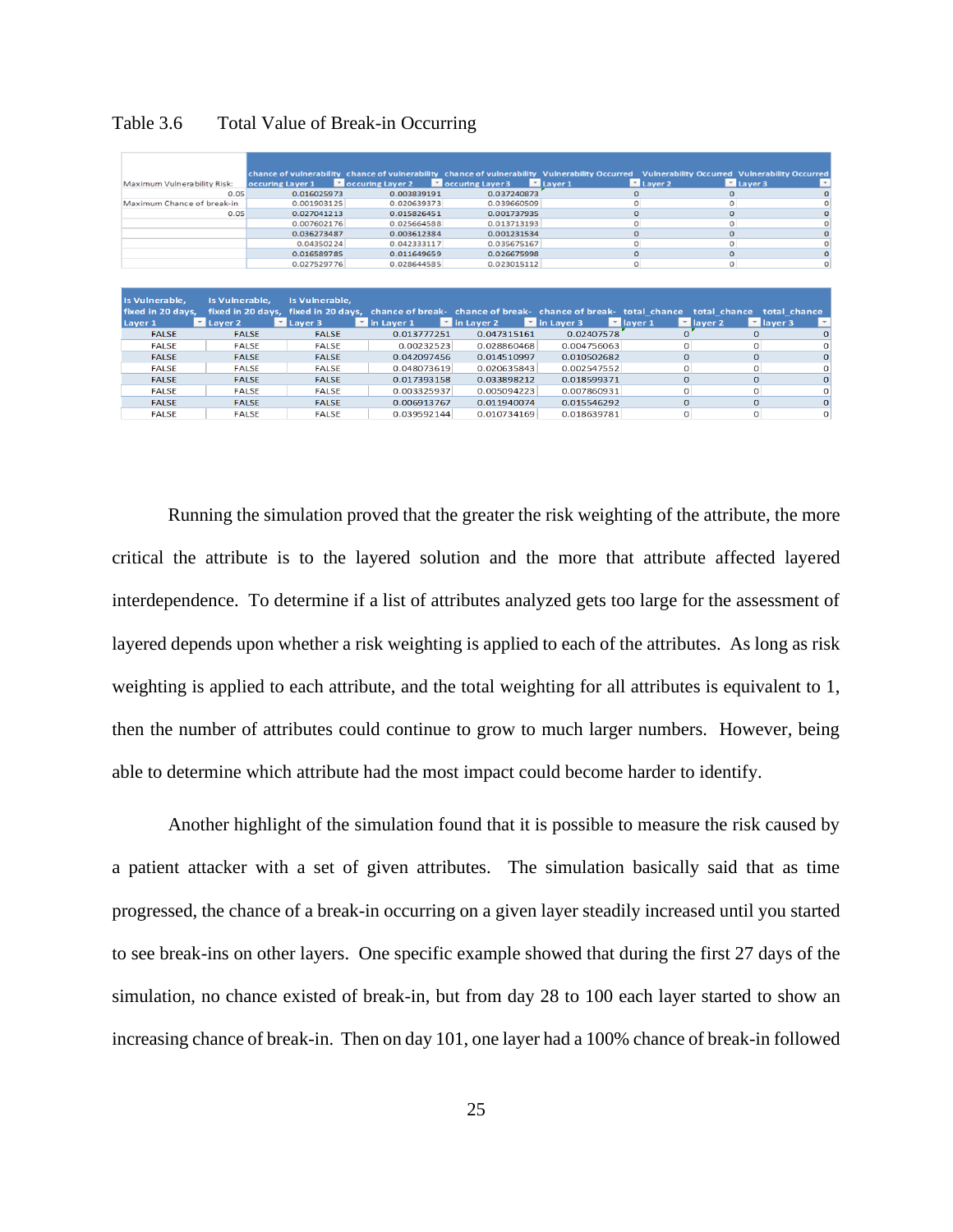up on day 163 with a 100% chance of break-in on the second layer. Lastly, day 233 showed a 100% chance of break-in on all 3 layers which rendered your layered solution useless.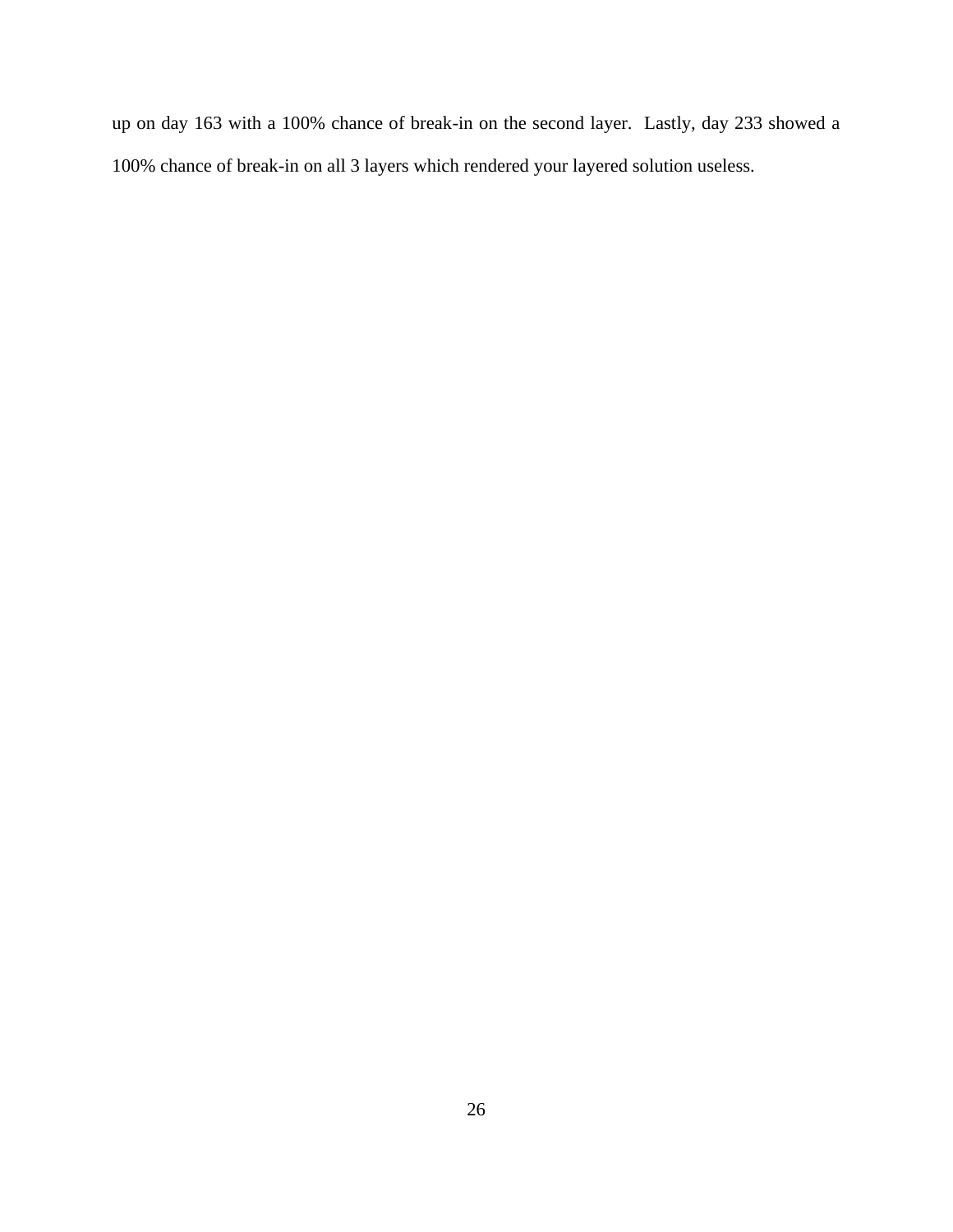#### CHAPTER IV

#### **CONCLUSION**

<span id="page-35-0"></span>This work lends itself to discovering new ways to more accurately predict the assurance of a layered solution. Relating two layers to each other using the interdependence measurement methods listed in this thesis allows for the flexibility of fitting the model to real world cases. Certain attributes may be more relevant in certain fields than others. In addition, this thesis showcased a method of how to find the multiple layered assurance value from single entity assurance values and the interdependence values between each pair of layers. Using these methods could provide more accurate assessment for layered assurance, leading to picking better combinations of layers.

In addition, the work on relating the change of the layered assurance over time can give an idea of how often a layered solution needs to be replaced or changed. This time period can be estimated more accurately by implementers than the current research, due to their ability to use data available to them to make better predictions for the chance of a vulnerability occurring in any one day and the chance of a break-in for each day.

For future improvements, a better method for determining the weightings of attributes in the interdependence measurement could be utilized. Why are certain weights more important than others? How can the weights be estimated using analytical means rather than rational assumptions? Also, is it possible in the time adjusted assurance to include the risk from unknown vulnerabilities? Also, when a layered system is added to the overall risk model, the risk model can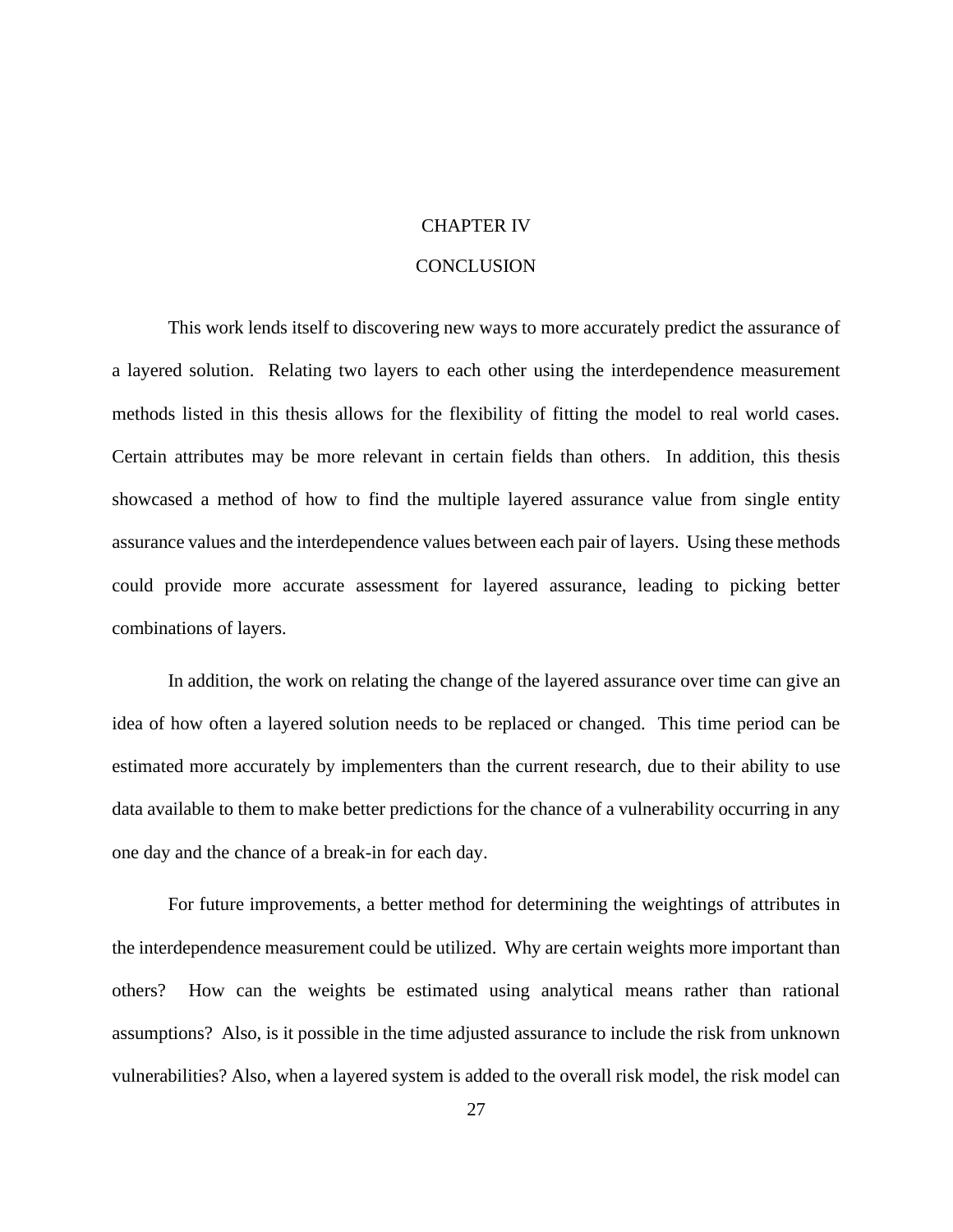use methods laid out in this thesis to convert the multiple nodes of a layered system into one overall node, reducing the complexity of the overall risk model. To see an overall risk model use this work would support the validity of the layered assurance model.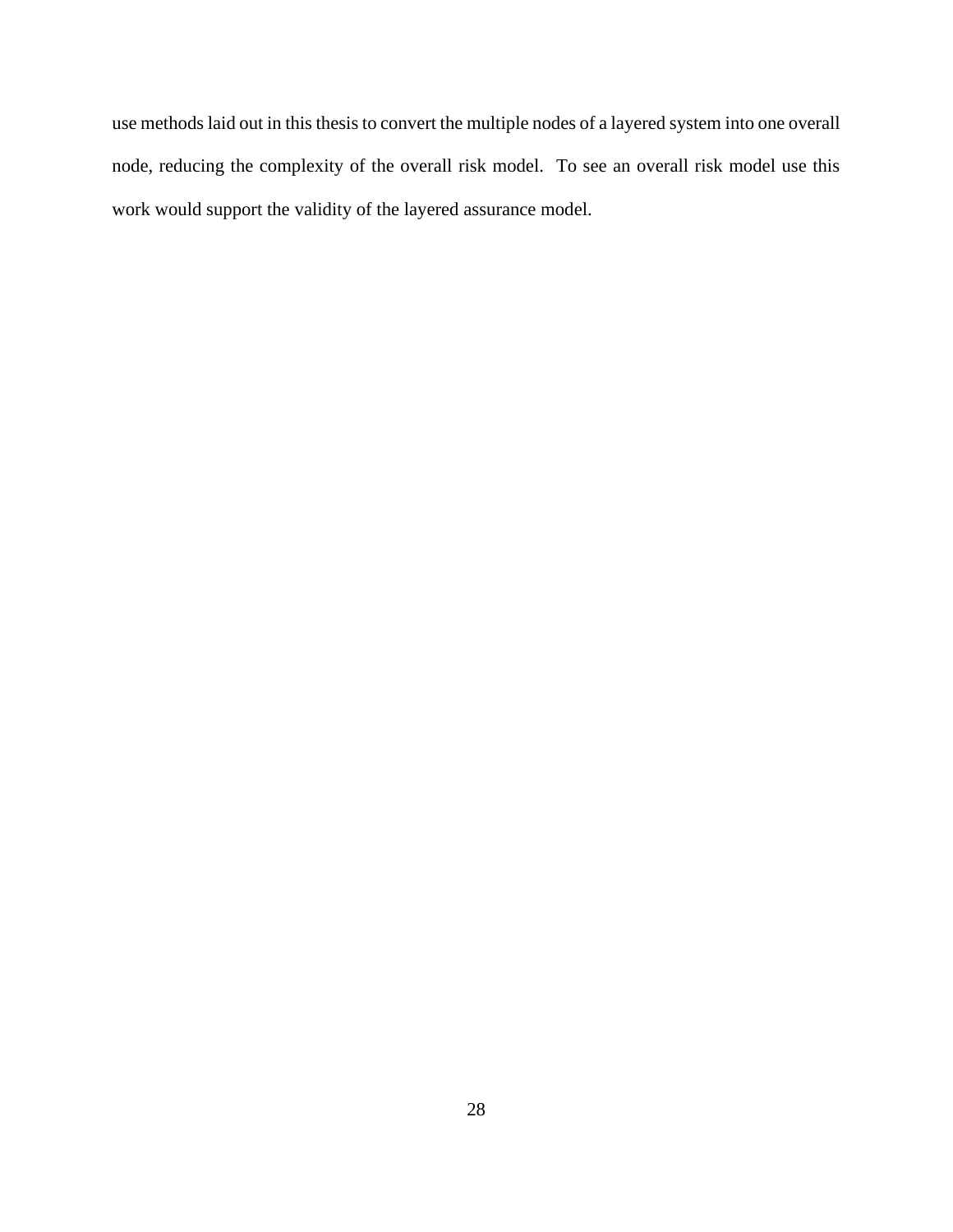#### **REFERENCES**

#### <span id="page-37-0"></span>Annual Loss Expectancy (ALE) Calculator, Security site. com <https://asecuritysite.com/Coding/ale>

- Aswani, K., Cronin, A., Liu, X., and Zhao, H., "Topic modeling of SSH logs using latent dirichlet allocation for the application in cyber security," 2015 Systems and Information Engineering Design Symposium, Charlottesville, VA, 2015, pp. 75-79.
- Bier, Vicki M, and Shi-Woei Lin. "On The Treatment Of Uncertainty And Variability In Making Decisions About Risk." Risk Analysis: An Official Publication Of The Society For Risk Analysis 33.10 (2013): 1899-1907. MEDLINE. Web. 11 Feb. 2016.
- Buibish, A. M., Johnson, N. E., Emery, D., & Prudlow, M. (2011, November). Cryptographic solutions for COTS smart phones. In *MILITARY COMMUNICATIONS CONFERENCE, 2011-MILCOM 2011* (pp. 1434-1439). IEEE.
- Carney, D. J., Morris, E. J., & Place, P. R. (2003). Identifying commercial off-the-shelf (COTS) product risks: the COTS usage risk evaluation (No. CMU/SEI-2003-TR-023). CARNEGIE-MELLON UNIV PITTSBURGH PA SOFTWARE ENGINEERING INST.
- Cox, Louis Anthony (Tony). "Confronting Deep Uncertainties In Risk Analysis." Risk Analysis: An International Journal 32.10 (2012): 1607-1629. Business Source Alumni Edition. Web. 6 Feb. 2015.
- El Haimar, Amine, and Joost R Santos. "Modeling Uncertainties In Workforce Disruptions From Influenza Pandemics Using Dynamic Input-Output Analysis." Risk Analysis: An Official Publication Of The Society For Risk Analysis 34.3 (2014): 401-415. MEDLINE. Web. 11 Feb. 2016.
- Feng, N. and X. Yu, "A Data-driven Assessment Model for Information System Secrutiy Risk Management", Journal of Computers, Vol. 7, No. 12, 2012, doi:10.4304/jcp.7.12.3103- 3109
- Forti, N., Battistelli, G., Chisci, L., and Sinopoli, B. "Worst-case analysis of joint attack detection and resilient state estimation," 2017 IEEE 56th Annual Conference on Decision and Control (CDC), Melbourne, VIC, 2017, pp. 182-188.
- Guarro, S.G.,"Principles and procedures of the LRAM approach to information systems risk analysis and management", Journal of Computers and Security", Vol. 6, No 6, 1987, pp 493-504, Elsevier Advanced Technology Publications, Oxford, UK, UK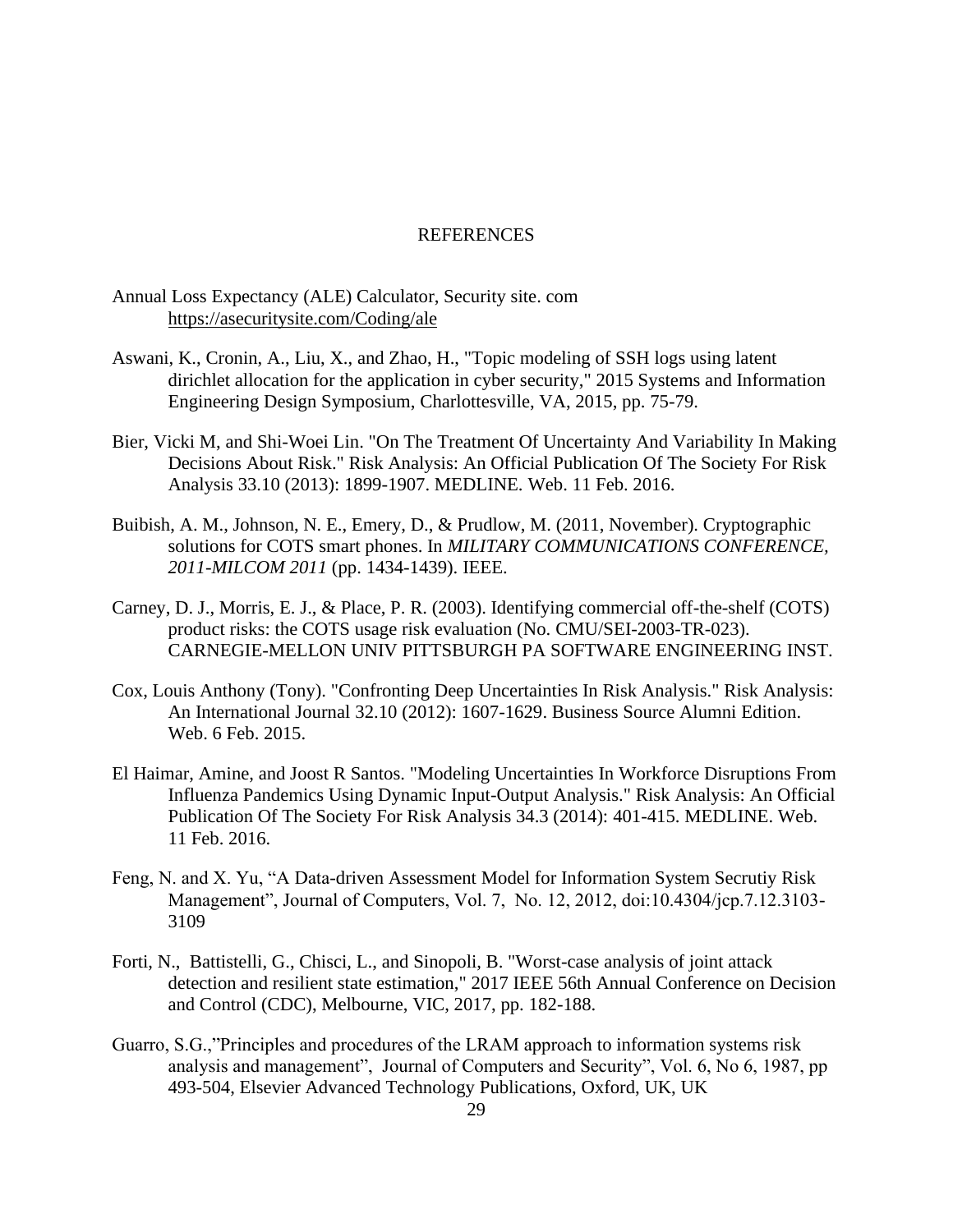Martinez, C , Haverkos, R. Commercial Solutions for Classified (CSfC), Risk Analysis.

- Koch, R., & Dreo Rodosek, G. (2012). The Role of COTS Products for High Security Systems. NATO CCD COE .
- Levine, E S, and Julie F Waters. "Managing Risk At The Tucson Sector Of The U.S. Border Patrol." Risk Analysis: An Official Publication Of The Society For Risk Analysis 33.7 (2013): 1281-1292. MEDLINE. Web. 11 Feb. 2016.
- Lippmann, R., Ingols, K., Scott, C., Piwowarski, K., Kratkiewicz, K., Artz, M., & Cunningham, R.(2006, October). Validating and restoring defense in depth using attack graphs. In *Military Communications Conference, 2006. MILCOM 2006. IEEE* (pp. 1-10). IEEE.
- Mkpong-ruffin, Idongesit, "*Quantitative Risk Assessment Model for Software Security in the Design Phase of Software Development*" Thesis, Auburn University May 15, 2009, <http://hdl.handle.net/10415/1584>
- National Security Agency (2012). Commercial Solutions For Classified (CSFC) Frequently Asked Questions (Non-technical).
- OWASP, https://www.owasp.org/index.php/Threat\_Risk\_Modeling updated 29 September 2010.
- Resurreccion, Joanna, and Joost R. Santos. "Multiobjective Prioritization Methodology And Decision Support System For Evaluating Inventory Enhancement Strategies For Disrupted Interdependent Sectors." Risk Analysis: An International Journal 32.10 (2012): 1673-1692. Business Source Complete. Web. 11 Feb. 2016.
- Saleh, J. H., Marais, K. B., Bakolas, E., & Cowlagi, R. V. (2010). Highlights from the literature on accident causation and system safety: Review of major ideas, recent contributions, and challenges. *Reliability Engineering & System Safety*, *95*(11), 1105-1116.
- Shin, J,. Son, H., Khalil, R., Heo, G., (2015). Development of a cyber security risk model using Bayesian networks. *Reliability Engineering & System Safety*, 134(15), 208-217.
- Sun, L, R. P. Srivastava and T. J. Mock, "An Information Systems Security Risk Assessment Model under Dempster-Shafer Theory of Belief Functions," Journal of Management Information Systems, Vol. 22, No. 4, 2006, pp. 109-142[.doi:10.2753/MIS0742-](http://dx.doi.org/10.2753/MIS0742-1222220405) [1222220405](http://dx.doi.org/10.2753/MIS0742-1222220405)
- Tabia, K,. and Leray, P., "Handling IDS' reliability in alert correlation: A Bayesian networkbased model for handling IDS's reliability and controlling prediction/false alarm rate tradeoffs," 2010 International Conference on Security and Cryptography (SECRYPT), Athens, 2010, pp. 1-11.